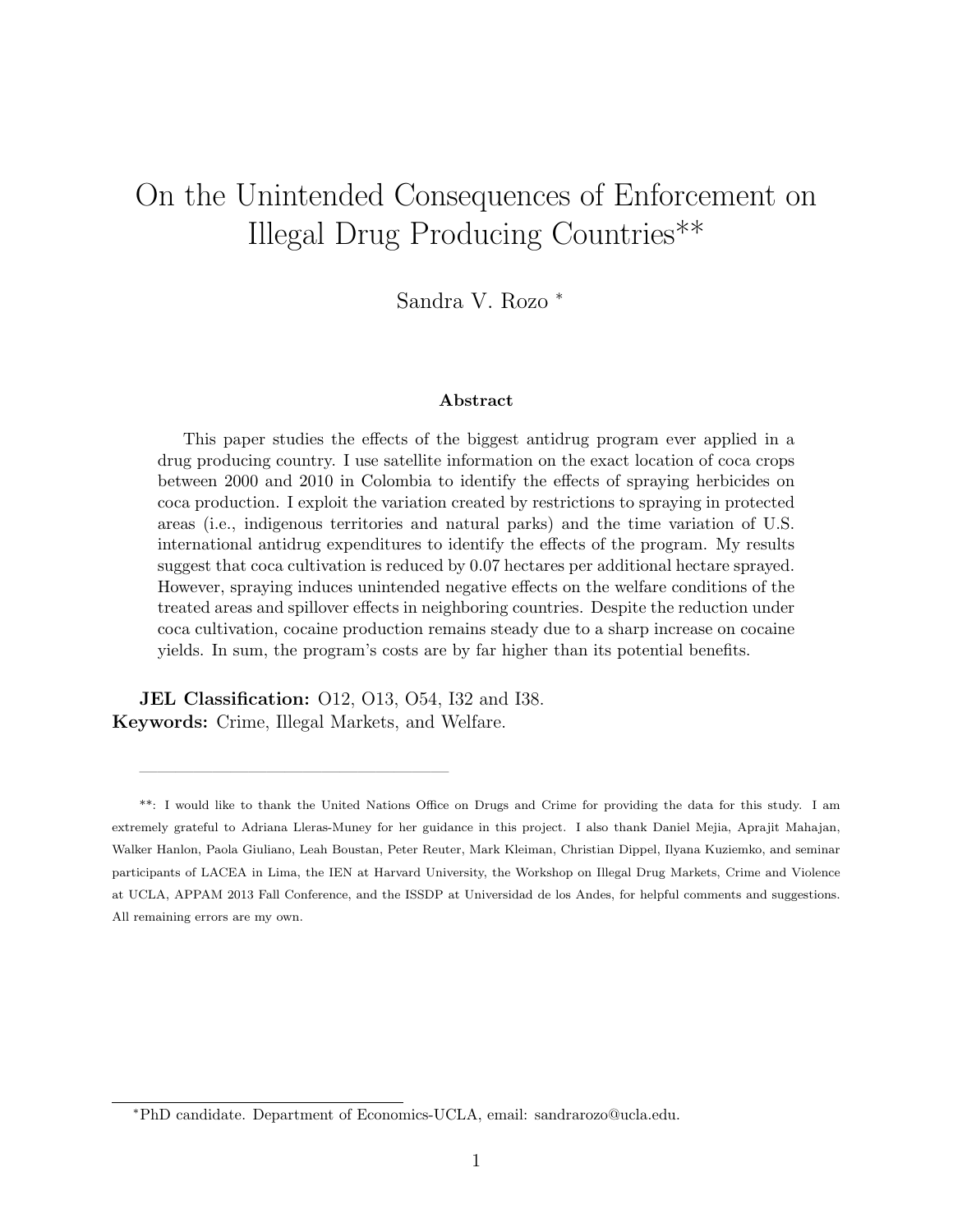### 1 Introduction

As of 2013, the total expenditures by the United States on the war against illegal drugs accounts for approximately \$40 billion dollars per year<sup>[1](#page-1-0)</sup>. According to information of the Office of National Drug Control Policy of the White House, on average, 12% of these resources where spent on international initiatives to reduce illegal drug supply. However, few efforts have been directed at studying supply side antidrug policies<sup>[2](#page-1-1)</sup>. This paper investigates the effectiveness and welfare consequences of aerially spraying herbicides on coca crops in Colombia.

According to data from the United Nations Office of Drugs and Crime (UNODC), of the 18 countries that have implemented supply antidrug interventions in the last two decades, Colombia has applied the most aggressive strategy in terms of resources invested. In particular, data by UNODC indicates that by 2000, 74% of the world's supply of cocaine was produced in Colombia. This facilitated the direction of a vast amount of financial resources from the Colombian and the U.S. governments towards reducing the cocaine supply. Between 2000 and 2010, the U.S. government spent around 6 billion dollars on international supply control in Colombia (Office of National Drug Control Policy), making Colombia the third largest recipient of military foreign aid from the U.S. (after Israel and and Egypt)<sup>[3](#page-1-2)</sup>. In addition, between 2000 and 2010 the Colombian government disbursed US\$668 million/year in its war against illegal drug production. Combined, these expenses account for approximately  $1.1\%$  of the country's GDP (Mejía and Restrepo  $(2011)$ ).

Despite the huge amount of resources invested, as of today, there is little empirical evidence at the micro level on the impact of these programs. Most of the related work consists of theoretical models calibrated with aggregate data to simulate the effect of antidrug policies on drug trafficking or econometric analysis based on aggregate time series (see for example Rydell et al. (1996), Moreno-Sanchez at al. (2003), Diaz and Sanchez (2004), Mejía (2008), Chumacero (2008), Costa-Storti and De Grauwe (2008), Grossman and Mejía (2008), Tragler et al.  $(2008)$ , Dion and Russel  $(2008)$ , and Mejía and Restrepo  $(2011)$ ). These studies conclude that the forced destruction of coca and opium crops is an ineffective strategy for drug control. The main limitations of these studies is that they use aggregate data, which possess a considerable threat of endogeneity; their results are driven by theoretical assumptions; and they ignore other unintended effects of these programs.

Two recent studies that attempt to address the endogeneity concerns between spraying and coca cultivation are Reyes  $(2014)$  and Mejía et al.  $(2014)$ . The former instruments spraying with the distance between sprayed areas and the closest military base finding a positive correlation between coca cultivation and the treatment. The main limitation of

<span id="page-1-1"></span><span id="page-1-0"></span><sup>&</sup>lt;sup>1</sup>As estimated by Becker and Murphy in the Wall Street Journal article of January 4, 2013.

<sup>&</sup>lt;sup>2</sup> According to the World Drug Report of 2012, by the year 2011, 18 countries were implementing supply interventions mainly focused on the forced eradication of opium poppy and coca leaf crops—the main inputs of heroin and cocaine production, respectively.

<span id="page-1-2"></span><sup>&</sup>lt;sup>3</sup>The data on top recipients of U.S. foreign assistance is available at: http://www.fas.org/sgp/crs/row/R40213.pdf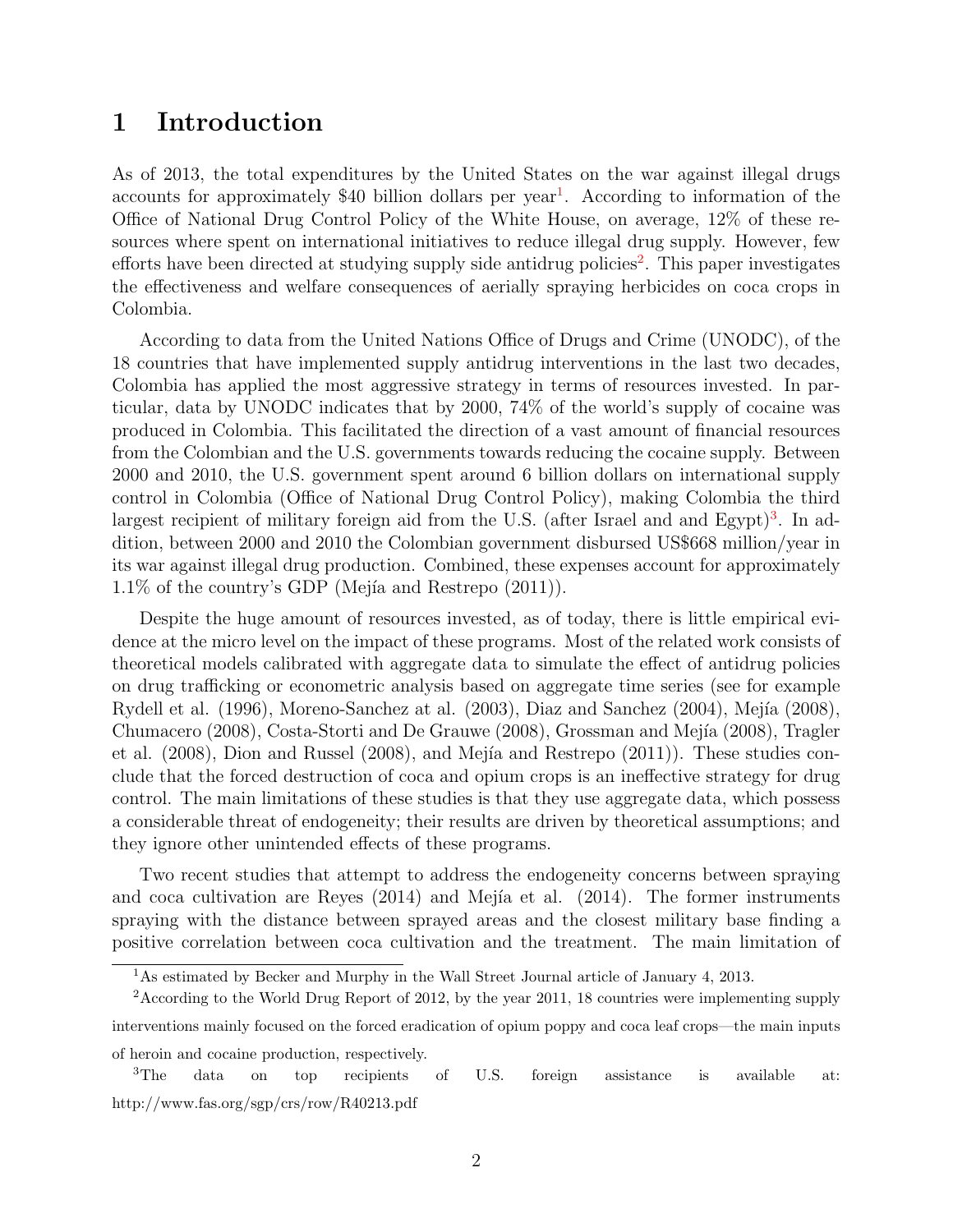this analysis is that the location of military bases is likely endogenous to the one of coca crops. Mejía et al. (2014) exploit the variation induced by a diplomatic friction between the governments of Colombia and Ecuador that resulted in a free-spraying zone within a 10 km band along the border with Ecuador and inside Colombia beginning in 2006. The authors employ regression discontinuity and conditional differences in differences to identify the effects of the program on coca cultivation. Their results suggest that spraying one additional hectare reduces coca cultivation by about 0.02 to 0.065 hectares.

This paper contributes to the existing literature by employing a unique and rich data set with 1-square-km cells collected through satellite data to study the effects of an antidrug supply policy, by studying the effects of the an antidrug program over the whole territory where the program was implemented (on contrast to the Mejia et al.(2014) where the analysis is focused in a region of the country), and by investigating not only the effect of spraying on coca production, but also, on the welfare conditions of coca-producing areas and its spillover effects on other non-treated areas (including neighboring countries).

The data collection is done by the Integrated Monitoring System of Illicit Crops of the United Nations of Drugs and Crime to guarantee that there is no data manipulation. The data includes information on all the areas that had coca crops between 2000 and 2010. I use this data set to study the effect of spraying on coca production in the short (12 months) and medium term (24 to 36 months), and to check if spraying spreads coca production into neighbouring areas that were not treated (i.e., spillover effects). Moreover, I aggregate these data on municipality units and combine them with other governmental sources to identify the effects of the program on violence outcomes (homicide rates and forced displacement), education outcomes (enrollment rates and school dropout), infant mortality, and poverty rates.

The identification of the causal effects of aerial spraying is challenging given that treatment is not randomly assigned, but is targeted through satellite images. The targeting mechanism creates two types of endogeneity issues. Cross-section endogeneity in coca production arises since the targeted areas have more hectares of coca. It also arises for the socioeconomic indicators because coca growing is illegal in the country and so, coca-producing areas are the ones with the lowest governmental presence (hence, the ones with the worst socioeconomic outcomes). Panel endogeneity or time feedback effects arise because areas with increasing coca cultivation have more spraying, which may lead to worsening socio-economic conditions and more coca cultivation.

To identify the effects of spraying on coca cultivation and social outcomes, I instrument spraying with the exogenous variation created by governmental restrictions to spraying in protected areas (i.e., natural parks and indigenous territories) and the time variation in financial resources available for aerial spraying induced by U.S. antidrug international expenditures. In particular, my instrument is constructed as the interaction of these two variables. Since aerial spraying is forbidden in protected areas, and I show that this rule in enforced in Colombia, coca crops outside these areas face a higher likelihood of being treated. Moreover, the likelihood of spraying increases more proportionally for unprotected areas when U.S. international antidrug expenditures are higher, relative to protected areas. This last is my source of variation.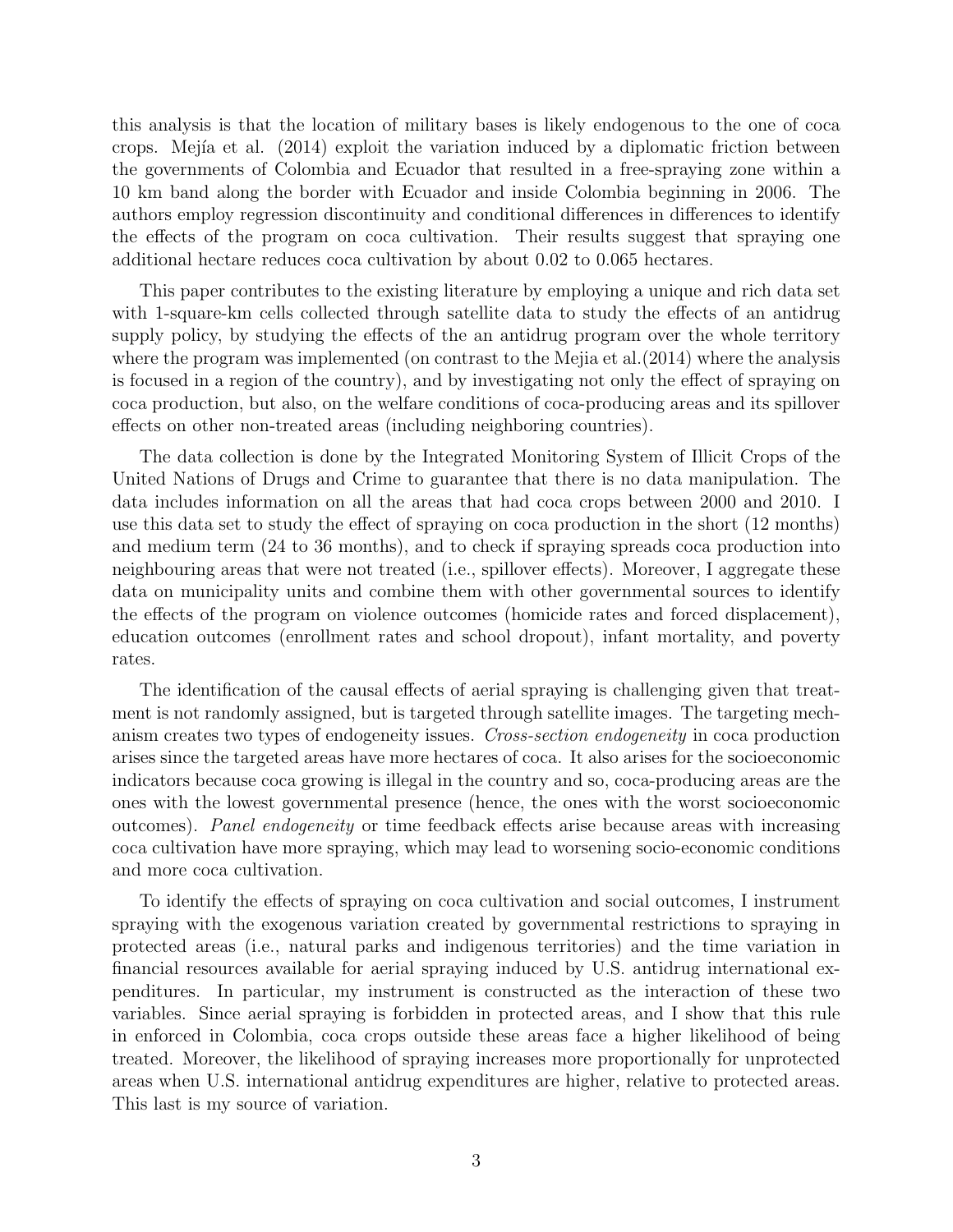My results suggest that when the likelihood of being sprayed increases by 1%, coca production decreases by 0.07 hectares per square kilometer. This suggests that eradicate 1 hectare of coca per square km (1 square km=100 hectares) spraying will have to increase by 14.3 hectares per square km (to increase the likelihood of being sprayed by 14.3%). I obtain similar results when I use a random sample collected at the producer level. These results are persistent 12 and 36 months after the treatment implementation. I also check for evidence of spillovers from the program and find no evidence that coca production increases in the non-treated areas neighboring the treated ones. This may suggest that if producers are changing locations, they may be going to areas farther away from the treated ones, or even to other countries with similar coca-growing conditions and less enforcement (i.e., Peru and Bolivia). The aggregate figures support this hypothesis.

I also find that spraying worsens the welfare conditions in treated areas. Specifically, when the share of area sprayed increases by 1% in each municipality, poverty rates increase by 0.22 percentage points. These effects persist 2 years after the fumigations. Moreover, spraying is reflected in worse education and health conditions of coca producers. A 1% increase in the share of area sprayed reduced secondary school enrollment by 0.11 percentage points and increases dropout rates by 0.04 percentage points. This suggests that as a result of the program, older children may be pulled out of school to work and help compensate for the income shock caused by the fumigations. The negative effect of the program on education outcomes reverts 1 year after the treatment implementation. This is in line with the results of Beegle et al.(2006), who document the impact of a loss in the crop's value on child labor.

Related to health outcomes, I find that when the share of area sprayed increases by 1%, infant mortality increases by 0.07 percentage points. This effect may be explained by a combination of a direct effect of the herbicide on health outcomes as documented by Mejía and Camacho (2012) and an indirect effect of the program caused by the income shock. This effect persists 2 years after the fumigations.

I also find evidence of an increase in violence outcomes 1 year after treatment implementation. My results indicate that when the share of area sprayed increases by 1% in each municipality, homicide rates increase by 0.67 percentage points and the number of individuals displaced increases by 4.97. Local authorities suggested the negative effect of aerial spraying on violence may be explained by the military check-ups that take place on the ground before the aircraft begin their flights. These inspections may be increasing the likelihood of a confrontation between the authorities and the drug traffickers, which increases violence in the treated areas in the short run. Moreover, this effect may be explained by drug traffickers retaliating in response to the crop eradication. These explanations are consistent with the fact that these effects seem to disappear in the long term.

Despite the reduction on the total area under coca cultivation in Colombia (it stood at three quarters of its level in 1990), the quantity of cocaine manufactured was at least as high as the one manufactured in 2001 (UNODC, 2013). This was due to a sharp increase of cocaine yields in Colombia<sup>[4](#page-3-0)</sup>. In fact, based on data on cocaine seizures from the Antinarcotics Colombian Police and data collected at coca farms from UNODC in 2001 it was possible

<span id="page-3-0"></span><sup>4</sup>Cocaine yields are measured as total kilograms of cocaine per hectare of coca leaf.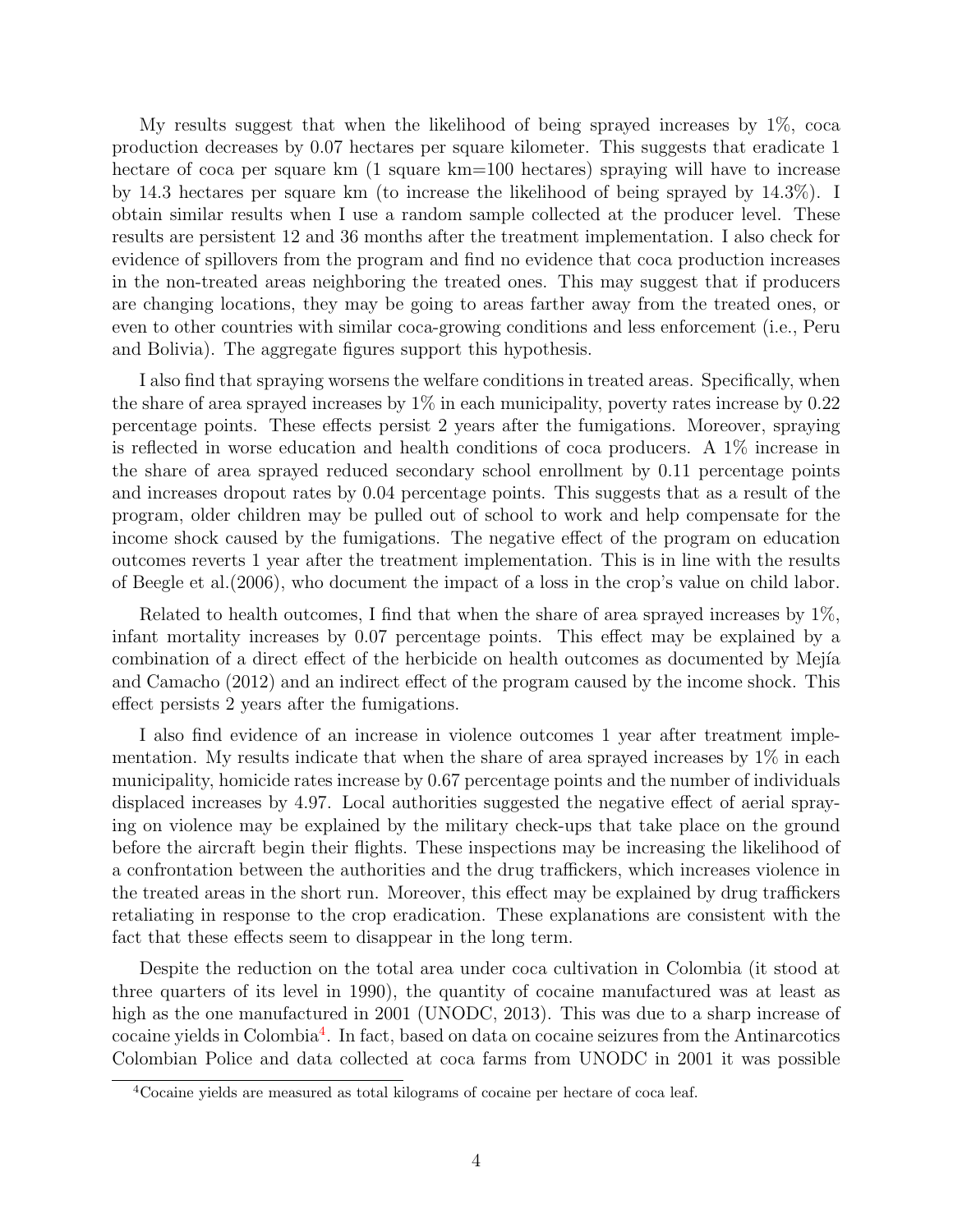to produce 4.2 kg of cocaine per hectare of coca in 2001, whereas this yields increased to an average range of 5.1 to 6.8 kg per hectare in 2010. In other words, coca-producers and cocaine traffickers are also actively modifying their behavior in response to higher levels of enforcement which has resulted maintained cocaine's supply stable.

In sum, considering its sizable financial cost, the small effects on coca cultivation and cocaine supply, the negative unintended consequences on the population living in cocaproducing areas (who are the poorest and most vulnerable in Colombia), and the negative spillover effects on neighboring countries, it can be concluded that the program's costs are by far higher that its potential benefits. This calls to the urgency of applying other policy alternatives such as supporting the development and implementation of alternative legal crops and strengthening governmental presence in coca-producing areas.

In the next section, I describe the existing involuntary eradication programs; section 3 describes the data; section 4 presents the identification strategy; section 5 presents the results; section 6 presents some robustness checks; and section 8 presents a brief cost-effectiveness analysis of the program. Finally, section 7 offers concluding remarks.

### 2 Forced Eradication antidrug Programs

Currently, the only types of forced eradication programs implemented in the world are manual eradication and aerial spraying. Manual eradication is performed by a group of men who destroy coca or opium poppy crops by hand (UNODC (2012)). Aerial spraying is executed with an herbicide called glyphosate, which small aircraft spray as close as possible to the ground. For 2010, Colombia, Mexico, Peru, Morocco, Myanmar, Bolivia and Afghanistan were the countries most actively involved in these initiatives.

In terms of scale, of the 18 countries that implement these programs, Colombia applies the most aggressive eradication strategy. Data from the Colombian Antinarcotics Police (DIRAN) suggest that between 2000 and 2010, 787,096 ha (or 3,039  $mi^2$ ) were sprayed in Colombia. This is more than double the size of Mexico's eradication program, which takes second place in terms of the number of hectares eradicated (UNODC (2012)). Aerial spraying began to be implemented in Colombia in 1978 (Gaviria and Mejia (2011)), and it is the biggest forced eradication program in the world (UNODC (2012)). Yet, data on the size of the program began to be collected only in 1986. Since that year, the program has grow extensively. The total area sprayed increased from 870 to 103,302 hectares between 1986 and 2010.

Figure [I](#page-29-0) presents the evolution of the hectares eradicated by type of program and hectares grown during the last decade. The time series show that the rise in hectares sprayed has been coupled with a reduction in coca production in the last decade. However, the causality of the program on the total hectares of coca cultivated cannot be inferred from these aggregate figures alone.

Aerial spraying is mainly targeted through satellite images produced and processed by UNODC. These satellite pictures are taken in the last months of the year and are processed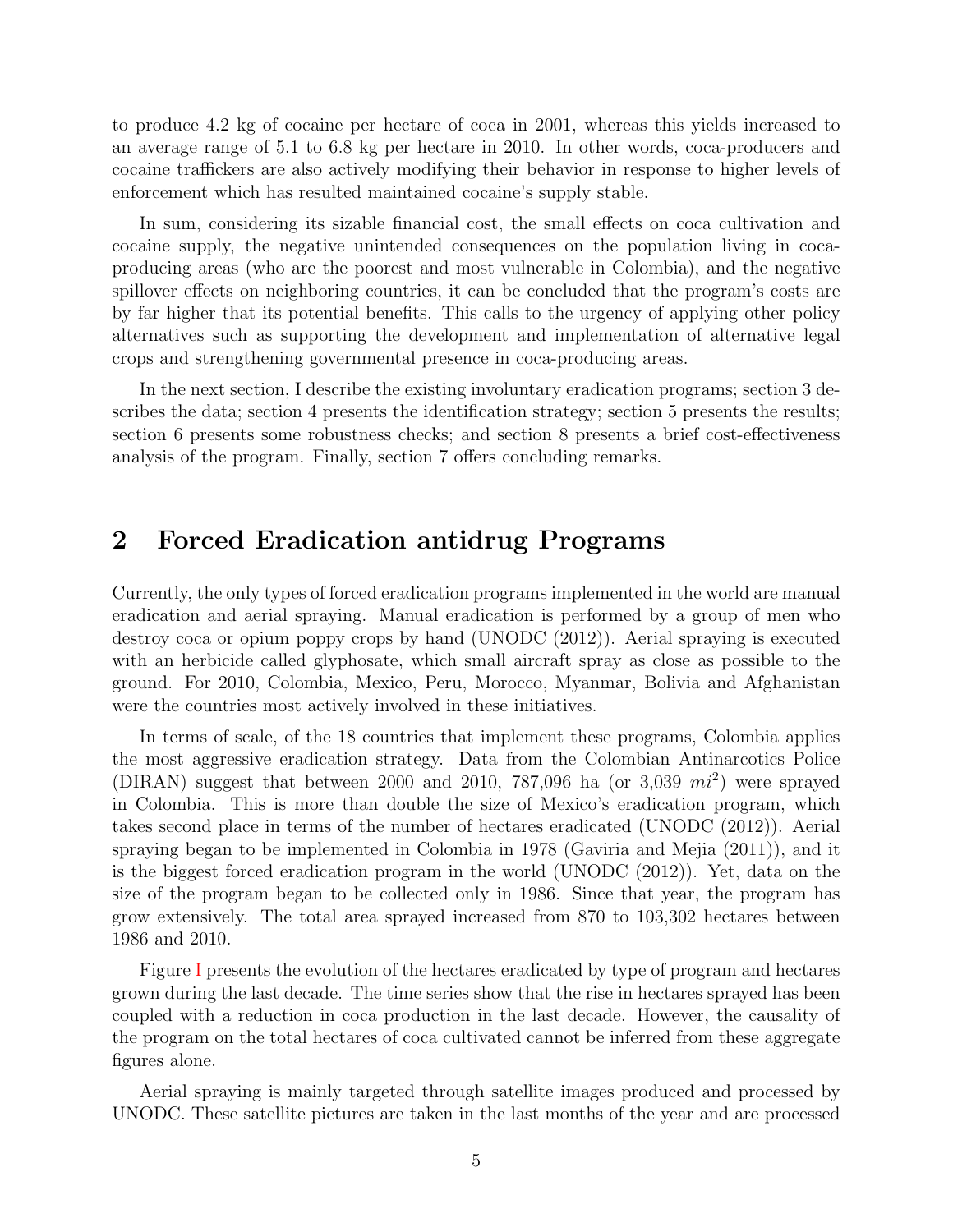with great detail to identify the exact location of the crops. This information is then passed to the Antinarcotics National Police (DIRAN), in charge of executing the fumigations. Before the fumigations are performed, DIRAN confirms the location of the crops through flight inspections. Due to the magnitude of the area cultivated in Colombia and the governmental financial restrictions, not all the coca crops are sprayed in Colombia. Thus, the program concentrates on areas where there is a higher crop density.

The manual eradication program began in 2007 and maintains a modest size given its high costs in terms of human lives<sup>[5](#page-5-0)</sup>. Reports from DIRAN estimate that since its implementation, 135 men have been killed through explosions of mines hidden in the ground to prevent the eradication. In 2010, 32,140 hectares were eradicated through this program. Hence, the aerial spraying program was 5 times as large as the manual eradication program for that year.

Unlike the manual eradication program, aerial spraying has been implemented for more than 30 years and has a known targeting mechanism. Thus, this study will focus on identi-fying the effectiveness and welfare consequences of the aerial spraying program<sup>[6](#page-5-1)</sup>.

### 3 The Data

Over the years, the scarcity of good quality data has been the main limitation in studying the effectiveness of antidrug programs in producer countries. Around 1999, UNODC launched the Illicit Crop Monitoring Programme. It aimed at collecting satellite images of the countries the most coca, opium and cannabis, including Colombia, Peru, Bolivia, Afghanistan, Lao People's Democratic Republic, Myanmar and Morocco. These images allow identifying the exact location and size of the coca, opium, or cannabis crops, and are collected annually. UNODC not only processes the satellite images to determine the size of crops but verifies this information by flying in areas that are chosen randomly throughout each country. Thus, this is the highest quality available data on the location of illicit crops.

Despite the great efforts by UNODC, evaluating the effectiveness of antidrug programs in producer countries remains constrained by the lack of data on treatment recipients and by the unclear targeting mechanisms different governments use. The aerial spraying program in Colombia is a unique exception since the Antinarcotics Police (DIRAN) records the exact location where the small aircraft open their valves to start spraying glyphosate and close them to stop.

I combine these unique sources of information and construct two data sets to identify the impact of aerial spraying on coca-producing areas. The first one is balanced panel data at the grid level, which corresponds to an area of 1 square km or 100 hectares. It includes all grids that had at least 1 hectare of coca between 2000 and 2010. For each unit of observation

<span id="page-5-1"></span><span id="page-5-0"></span><sup>5</sup>This program was being implemented in 18 countries in 2010.

<sup>&</sup>lt;sup>6</sup>This paper excludes all the observations that were treated by both programs (this accounts for  $0.52\%$  of the grid sample.)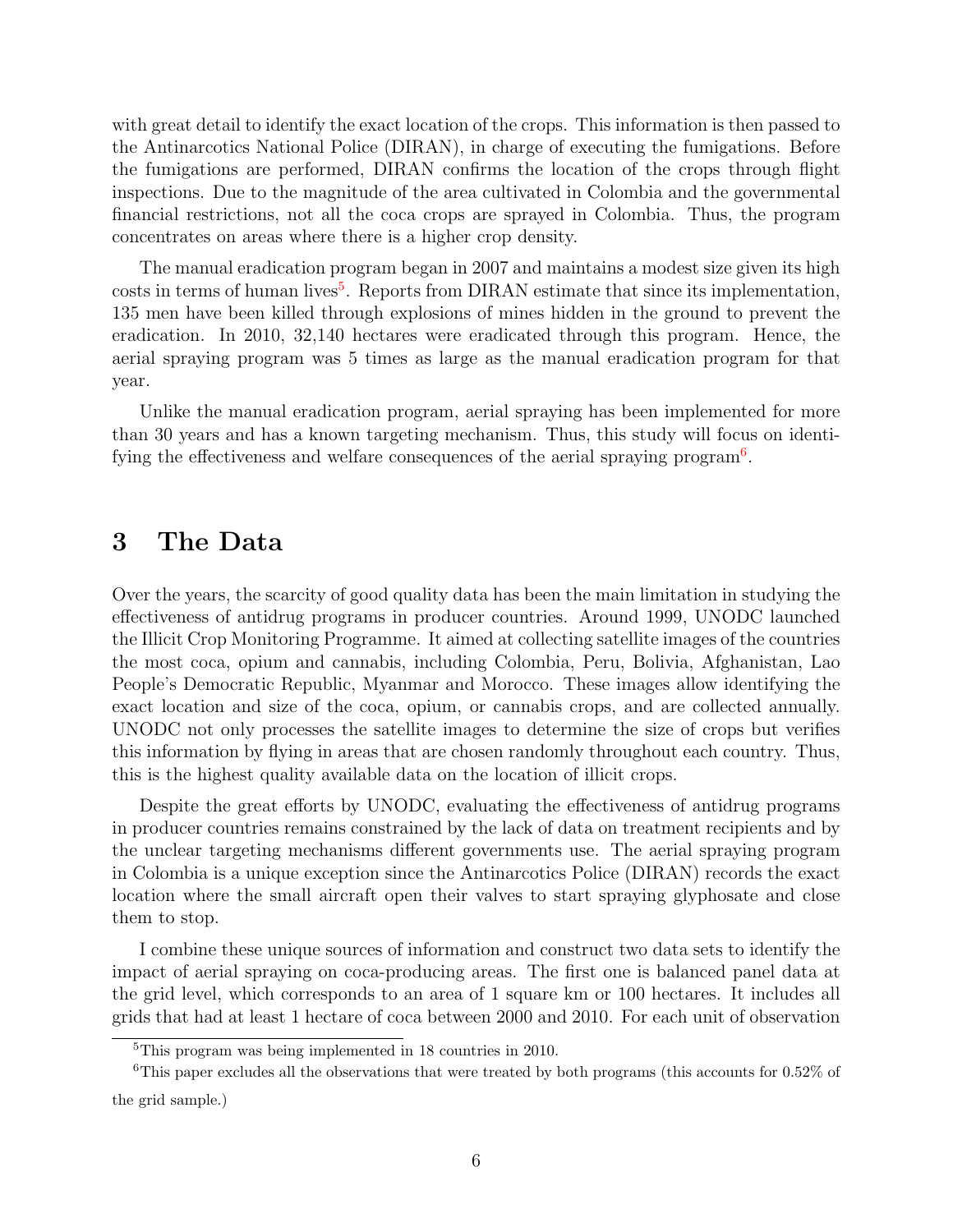I observe the hectares of coca grown, the hectares aerially sprayed, the hectares manually eradicated, and the exact location of each of the 1,115,840 grids in the sample. I use this sample to identify the effect of aerial spraying on coca production. Table A.1 of Appendix A presents descriptive statistics for this data set. The table shows that on average each grid had 0.11 hectares manually eradicated, 0.54 hectares aerially sprayed, and 0.84 hectares of coca.

The second data set aggregates the grid data by municipality and combines it with other governmental information on welfare outcomes. This results in a balanced panel that contains the 288 municipalities with at least 1 hectare of coca between 2001 and 2010<sup>[7](#page-6-0)</sup>. This data set includes information on violence-related outcomes (i.e., homicide rates per 100,000 inhabitants and forced displacement), education outcomes (i.e., enrollment rates and school dropout); infant mortality rates, and poverty rates.

Table A.4 in Appendix A presents the descriptive statistics for this sample. The table shows that the municipalities in the sample have low levels of socioeconomic development and high levels of violence. This is because coca crops are illegal in the country and thus are cultivated only in remote areas with very low governmental presence. I use this data set to assess the welfare consequences of aerial spraying on coca producer municipalities in Colombia. Appendix A also presents the data sources and the definition of each variable in this data set.

Finally, Table [I](#page-20-0) presents a summary of the information available in both data sets.

### 4 Estimation Framework

To address the endogeneity issues of spraying with coca production and with the socioeconomic conditions, I estimate the effect of the program using instrumental variables. In particular, I use the following specification:

$$
Y_{it} = \alpha_0 + \alpha_1 Spr_{it} + g_t + k_i + e_{it}
$$
\n<sup>(1)</sup>

$$
Spr_{it} = \beta_0 + \beta_1 Outside\ PA_i * U.S.\ Exp_t + g_t + k_i + u_{it} \tag{2}
$$

where  $Y_{it}$  represents coca production or welfare indicators by grid or municipality i in year t;  $Spr_{it}$  is the treatment intensity measured as an indicator dummy for being sprayed (for the grid sample) or the share of area sprayed (for the municipality sample);  $g_t$  are time fixed effects;  $k_i$  are grid or municipality fixed effects; *Outside*  $PA_i$  is an indicator variable that takes the value of 1 if the grid is located outside protected areas, and it corresponds to the number of hectares outside protected areas for the municipality sample; and U.S.  $Exp<sub>t</sub>$ are the U.S. international antidrug expenditures in real billions of dollars of 2010. For the municipality data, I scale hectares grown, sprayed, and lying outside the protected areas by

<span id="page-6-0"></span><sup>7</sup>Colombia is divided into 1,123 municipalities.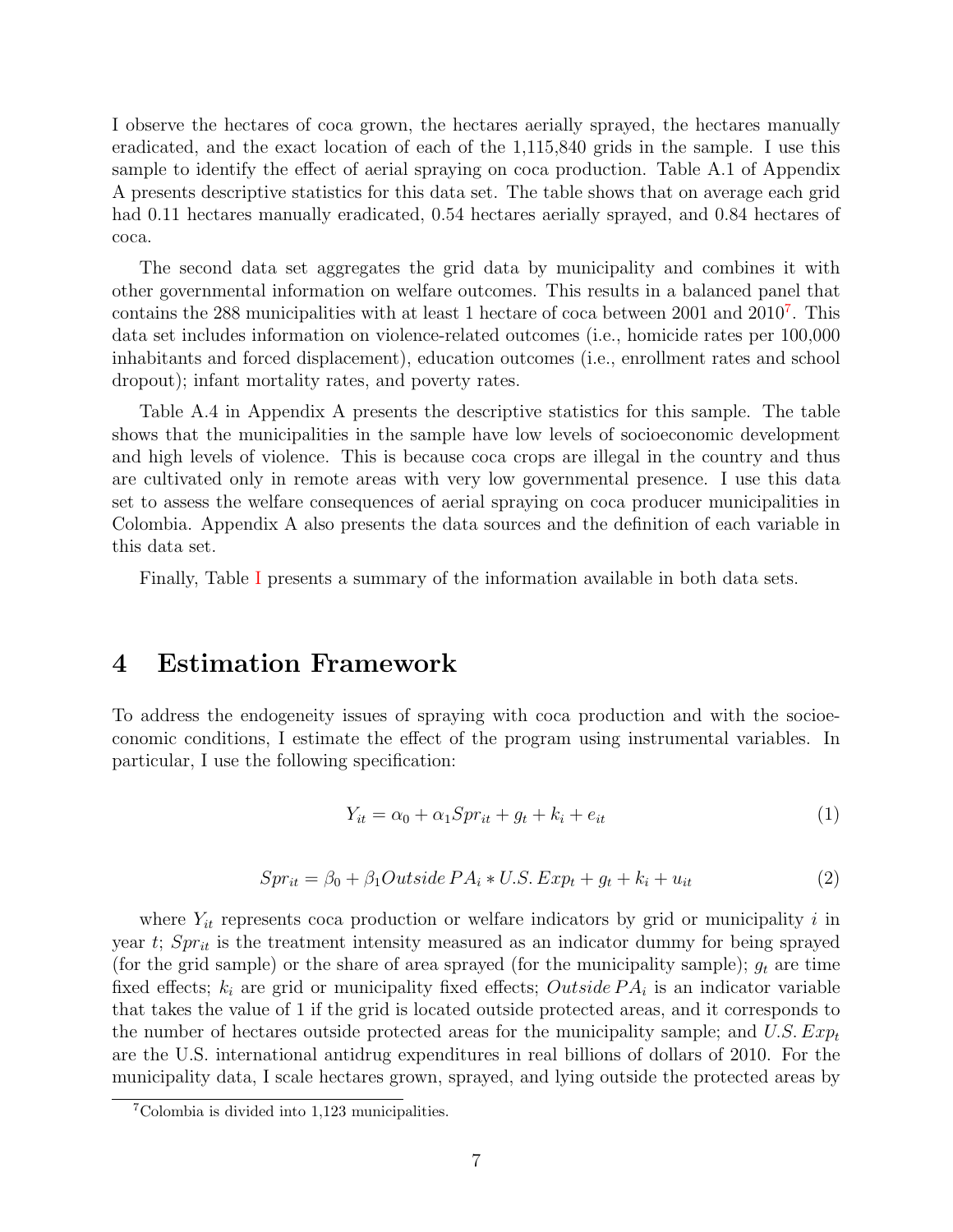the total area. This is necessary due to the diverse size of municipalities in Colombia. In this specification the coefficient of interest is  $\alpha_1$ , which identifies the local average treatment effect of the program for the group of compliers.

In equations 1 and 2, I instrument the treatment assignment with an interaction of the exogenous variation created by governmental restrictions to spraying in protected areas and U.S. international supply antidrug expenditures. By governmental mandate, protected areas—i.e., natural parks and indigenous territories— cannot be sprayed in Colombia<sup>[8](#page-7-0)</sup>. According to the National Geographical Institution in Colombia (i.e., Instituto Geográfico Agustin Codazzi), natural parks and indigenous territories comprise 12% and 27.6% of Colombia, respectively. Moreover, around 5% of the total population lives in these areas. Figure [II](#page-30-0) presents the exact location of these areas throughout the country. It is worth noting that there are coca crops inside these areas. For instance, in 2010, 18% of the total hectares of coca were located in protected areas.

To create time variation on the instrument, I interact protection areas with the U.S. international antidrug expenditures in real billions of dollars of 2010. According to the annual budget of the Office of National Drug Control Policy of the White House (ONDCP) between 2000 and 2010 the U.S. disbursed 17.6 real billion of dollars of 2010, to reduce the international supply of illegal drugs. The time evolution of these expenditures is presented in Figure [III,](#page-31-0) Panel B. Because between 1990 and 2000 Colombia produced more than 50% of the world's cocaine<sup>[9](#page-7-1)</sup>, the country received 30% of those resources throughout 2000 and 2010. In particular, according to the data published in the annual budget summary of ONDCP between 2000 and 2010 Colombia received 5.3 real billions of dollars of 2010 to improve security conditions and reduce drug supply. Hence, it should be expected that higher U.S. expenditures would induce a higher treatment intensity in non-protected areas.

Because non-protected areas have a higher likelihood of being treated and treatment intensity should increase when there are higher U.S. international antidrug expenditures, the correlation between the instrument and the treatment intensity should be positive.

#### 4.1 Assessing the instrument's quality

I begin by presenting some evidence on the correlation between the instrument and the treatment intensity. Figure [III](#page-31-0) presents the hectares sprayed by deciles of the share of area outside protected areas at the municipality level— $Outside PA<sub>i</sub>$ . Panel A of Figure [III](#page-31-0) presents fitted values of hectares sprayed on deciles of  $Outside PA<sub>i</sub>$  for years with different levels of U.S. international antidrug expenditures. The figure suggests that: (i) municipalities

<span id="page-7-0"></span><sup>8</sup>According to Decree 143 of 1991, aerial spraying is prohibited in indigenous territories and natural parks. The decree also establishes a 100 meter band around these areas for which aerial spraying is also forbidden. Resolution 0015, approved the 5th of August of 2005, allows aerial spraying in natural parks if several requirements are fulfilled. However, to date, these conditions have not been met and aerial spraying has never been done in protected areas.

<span id="page-7-1"></span><sup>9</sup>See the annual World Drug Reports by the United Nations Office of Drugs and Crime.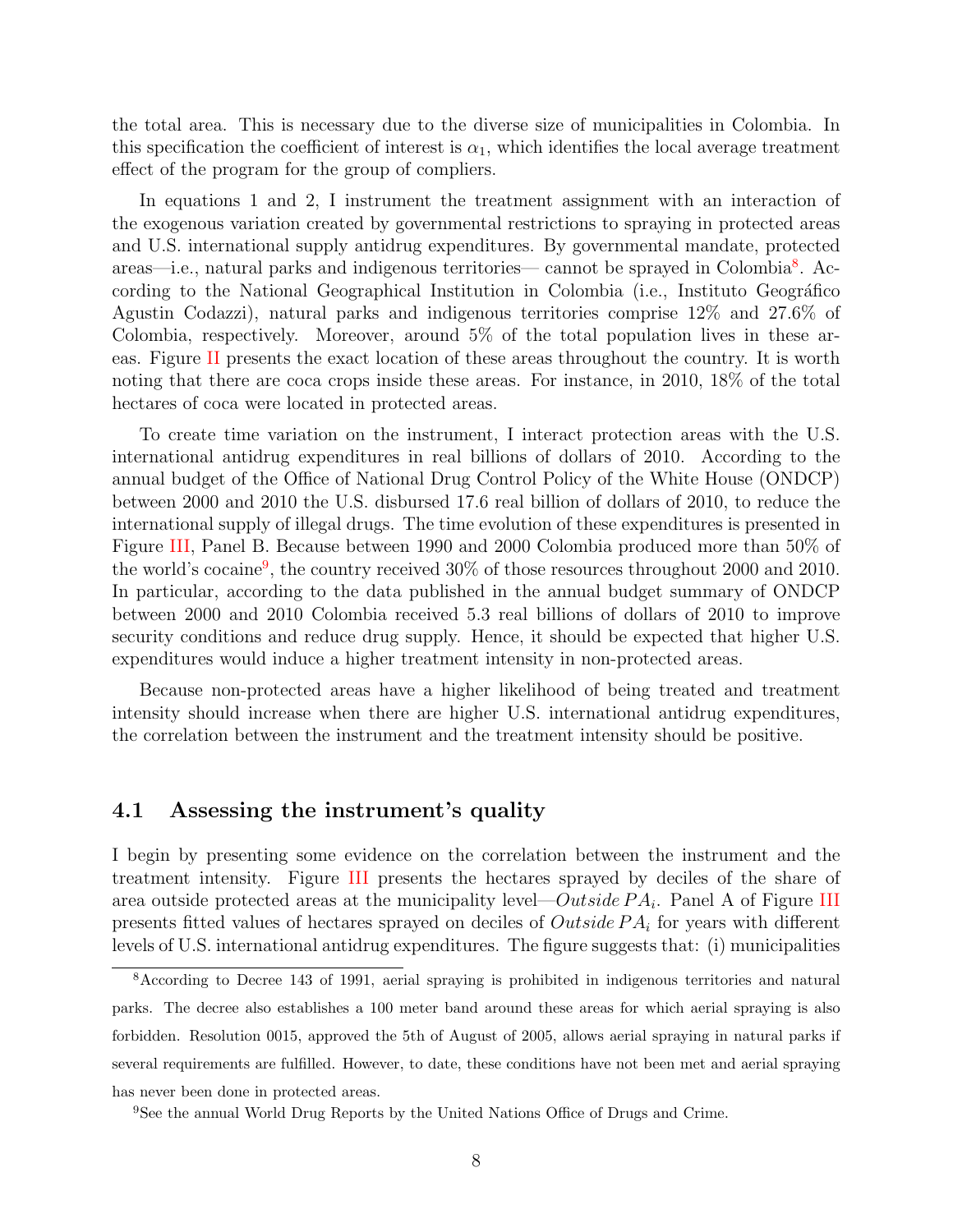with a higher share of non-protected areas had a higher number of hectares sprayed, and (ii) in years when the U.S. international antidrug expenditures were higher (as shown in Panel B), the intensity of treatment increased more for non-protected areas; in other words, the slope of the fitted lines increases when U.S. antidrug expenditures are higher.

A formal test on the correlation between the instrument and spraying intensity, the so-called relevance assumption, as defined by Imbens and Angrist (1994), Abadie (2003) and Angrist et al. (1996), is presented in Tables [II](#page-21-0) and [III.](#page-22-0) The tables present the results of the first stage of the instrumental variables regression as specified in equation (2) for the samples with units by grid and municipality. Both tables show the estimates of three regressions: column (1) presents the first stage regression using the interaction of the area outside protected areas and the U.S. international antidrug expenditures, and columns (2) and (3) present the results of the regression using each of these variables individually.

The results for column (1) confirm that the relevance assumption is satisfied. The coefficient on the instrument has a positive sign and is statistically significant. The  $R^2$  is 14% and 17% for the grid and municipality sample, respectively. In addition, the partial  $R^2$  is higher than 5% for both samples, and the F-test for excluded instruments takes a value of 60.00 for the grid and 21.71 for the municipality data. For the case of a single endogenous regressor, Staiger and Stock (1997) suggest rejecting the hypothesis of weak instrument if this F-statistic is higher than 10. Hence, these estimates rule out concerns of having the finite sample bias of IV (as defined by Bound, Jaeger and Baker (1995)). Moreover, the estimates in columns (2) and (3) confirm that each of the variables has predictive power on the treatment intensity and affect it in the expected direction.

The second assumption that must be satisfied for the validity of my identification strategy is the exclusion restriction. There will be a violation in the exclusion restriction only if the  $corr(Instrument_{it}, u_{it}|k_i, g_t) \neq 0$ . In other words, the exclusion restriction requires that the instrument only affects the outcomes through aerial spraying. Since the estimates of equations (1) and (2) include year and grid or municipality fixed effects, my identification strategy is not threatened by the static potential differences between protected and non-protected areas, nor by changes in aggregate time trends across years<sup>[10](#page-8-0)</sup>.

The instrument is effectively comparing non-protected areas with a high change in enforcement expenditures with protected areas with a low change in enforcement expenditures. The identifying assumption will be violated if there are variables changing in time correlated with U.S. international antidrug expenditures that affect protected and non-protected areas in different ways. For example, a violation to the exclusion restriction might take place if when U.S. international antidrug expenditures change the local (i.e., municipality) or central governments modify their behavior in different ways in municipalities with a different share of unprotected areas.

I address this concern through two exercises that rule out any differential changes in behavior for the local or the central governments in areas with different shares of unprotected areas. Table [IV](#page-23-0) presents a regression of each municipality's public income and expenditures

<span id="page-8-0"></span><sup>10</sup>This rules out any business cycle variation at the aggregate level for Colombia or the U.S., as well as any variation on international commodity prices.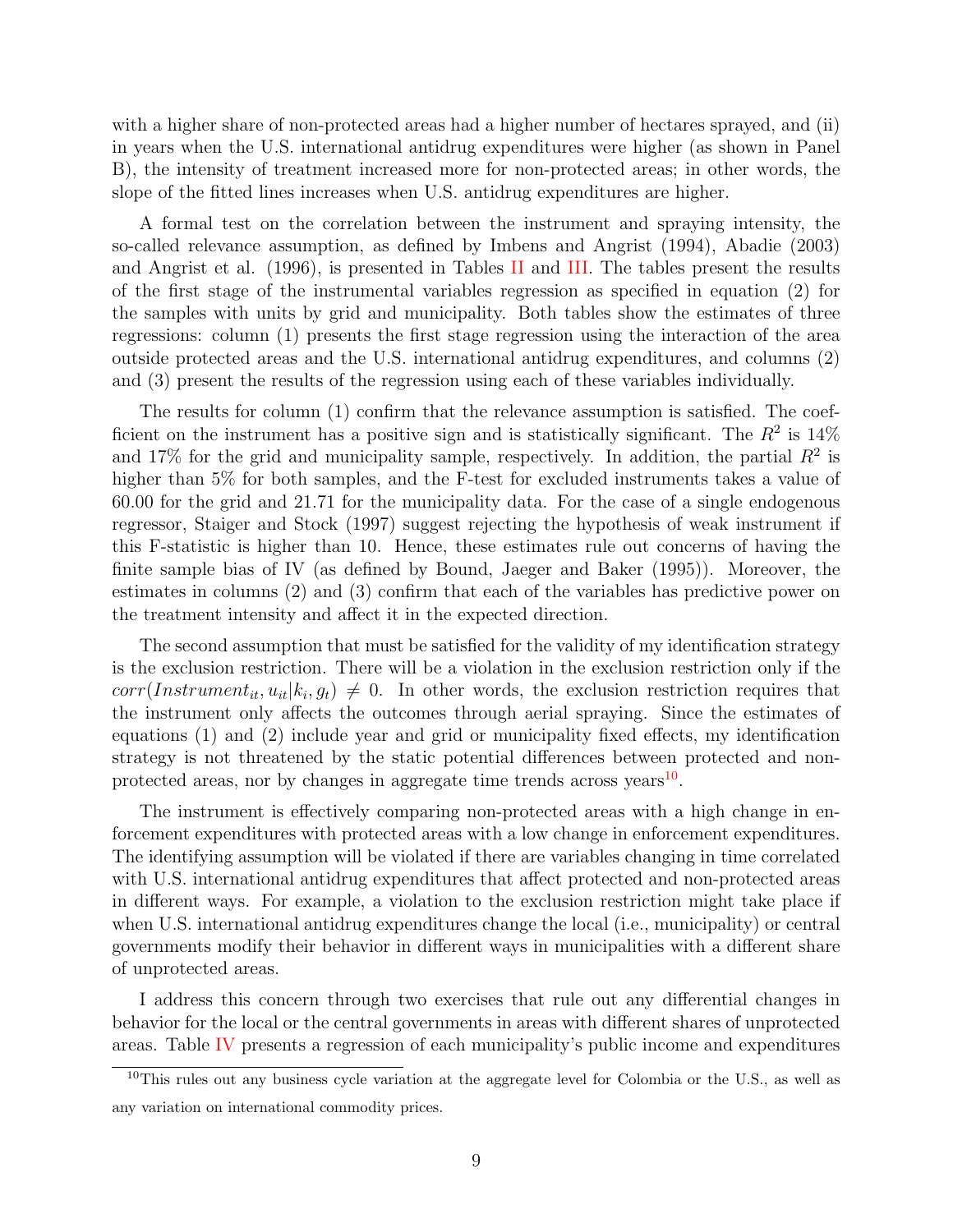(as total and by type) on the instrument. These variables represent the local government's behavior and they are presented in real billions of Colombian pesos of 2010. The regressions include fixed effects by year and municipality and all standard error are clustered at the municipality level. The table suggests that there is no correlation between the instrument and any of the variables. Hence, the local governments show no differential response to changes in U.S. international antidrug expenditures between areas with a different share of protected areas.

Table [V](#page-24-0) presents a similar exercise, but now the independent variables correspond to the transfers made by the central government to each municipality. The table presents the regressions of total transfers and transfers by type (i.e., health, education, and other purposes) on the instrument. The results rule out any different response of the central government to changes in U.S. antidrug expenditures between municipalities with different share of protected areas.

Finally, in order to interpret  $\alpha_1$  in equation (1) as the local average treatment effect of aerial spraying on the outcomes, I need to rule out the existence of defiers; this is reasonable since protected areas should be less exposed to aerial spraying throughout the period of analysis. Figure [IV](#page-32-0) shows evidence that supports the validity of this assumption. As can be seen, those municipalities with a higher share of protected areas have very low levels of aerial spraying.

#### 4.2 Other threats to internal validity

An important threat to my identification strategy is potential possible manipulation of the treatment by producers. If producers are aware of the governmental restrictions on aerial spraying in protected areas and they do not face restrictions in changing locations, it could be expected that they would move their coca crops to protected areas to prevent fumigation. If that were the case, the instrument could no longer be used as a plausibly exogenous variation for treatment assignment. Figure [V](#page-33-0) presents deciles of the percentage of area that is non-protected against the percentage of area that is covered by coca crops in each municipality. The figure suggests that there is not a concentration of coca crops in protected areas throughout the period of analysis.

Another concern with the validity of the results is that the government may have been substituting the aerial spraying program with manual eradication in the protected areas. Figure [VI](#page-34-0) presents the deciles of the area that is unprotected areas against the mean hectares that are manually eradicated (both as a percentage of total area). The figure suggests that the government is not increasing the number of hectares manually eradicated in protected areas. In fact, Decree 143 of 1991 in Colombia imposes restrictions on any involuntary eradication program implemented in protected areas.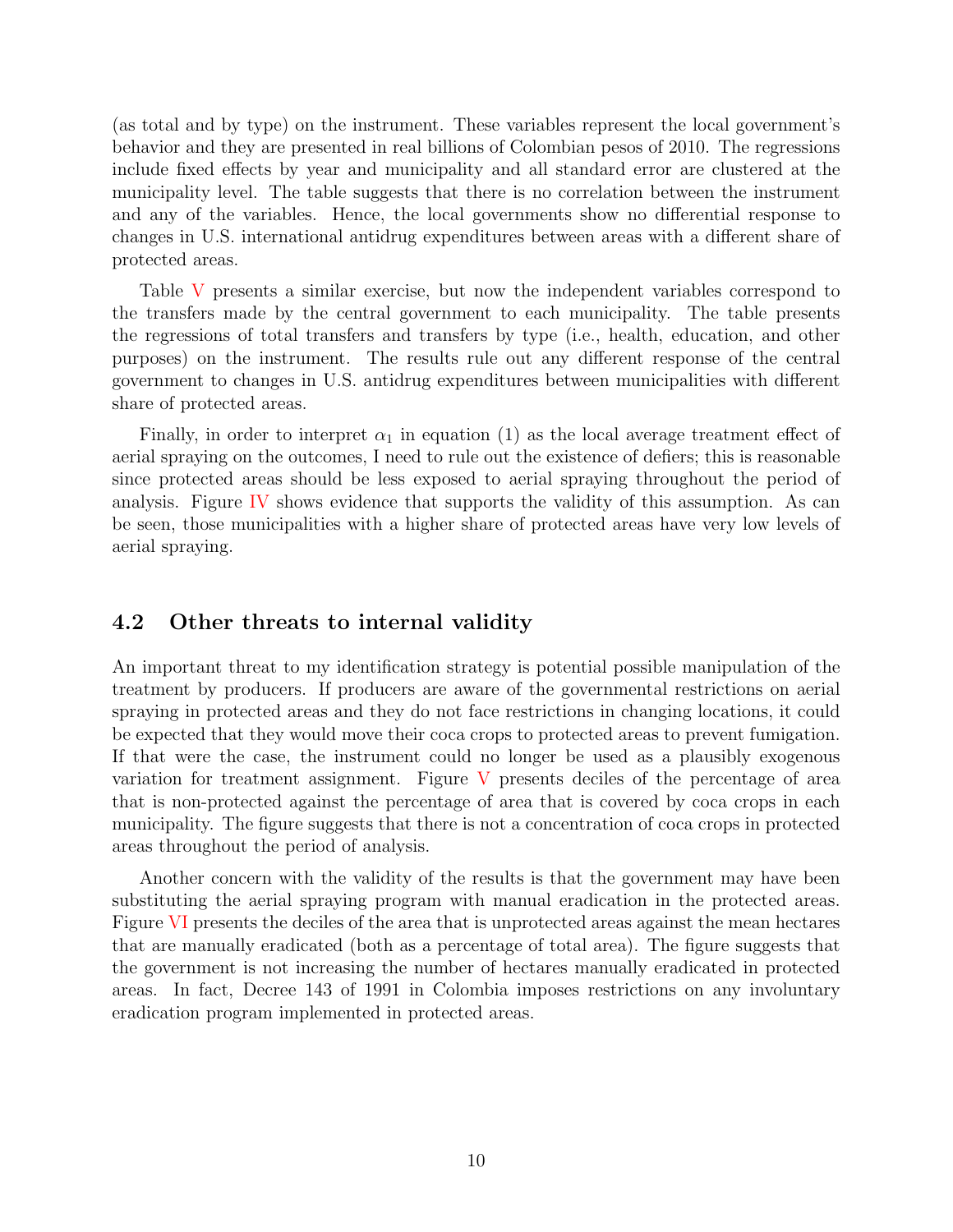### 5 Empirical Results

Tables [VI](#page-25-0) and [VII](#page-26-0) present the estimates of equations (1) and (2). I only use the grid sample to identify the impact of the program on drug production since it is the only outcome available at this level; the municipality data is used to assess the effects of the program on the welfare outcomes<sup>[11](#page-10-0)</sup>. To identify the medium-term effect of the program, I lag the treatment in equation 2 one and two years $12$ 

#### 5.1 Impact on Drug Production

Table [VI](#page-25-0) presents the estimates for the effect of spraying on hectares of coca. They point to small effects of the program. As expected the OLS estimates overestimate the effects of the program since the sprayed areas tend to have more coca. My most preferred estimates presented in column (3) take a value of  $-1.19$  ha per square km (1 square km  $=100$ hectares). Given the estimates on column (1) from table [II,](#page-21-0) when U.S international antidrug expenditures increase in \$1 billion the grids that are inside an unprotected area the likelihood of being sprayed by 18%. Hence, on average, increasing the likelihood of being aerially sprayed by  $1\%$  reduces the hectares of coca cropped by 0.07 ha per square km (i.e., 1.19 over 18). Thus, to reduce 1 hectare of coca per grid (1 grid=100 hectares) the likelihood of being sprayed will have to increase in 14.3%, that is, 14.3 additional hectares will need to be sprayed.

The medium-term estimates present a similar pattern, showing a sustained negative effect of the program in the medium term (i.e., 1 or 2 years after the fumigations)<sup>[13](#page-10-2)</sup>.

There are several reasons why aerial spraying may not have a higher impact on coca leaf production. For instance, Dávalos et al. (2009), Caulkins and Hao (2008), and Mejía and Restrepo (2011), suggest that some of the ways producers may reduce the effect of the herbicides on coca are: (1) applying manual defoliation, (2) selecting highly productive coca varieties with more resistance to the herbicides, or (3) switching to agroforestry coca, which mixes tall plants such as plantains or fruits with coca to prevent the effect of fumigations.

<span id="page-10-0"></span> $11$ For all the estimates I calculated clustered standard errors at the grid or municipality level. Moreover, for the grid level estimates I also verified the robustness of the the results to spatial correlation between grids. For this purpose, I verified the sensitivity of the results to the estimation of Conley (1999) spatial standard errors assuming that: i) the correlation between grid-level cells is zero for areas bigger than 300x300 hectares (which groups 6 one square km cells) and ii) the correlation between grid-level cells is zero for areas bigger than 500x500 hectares (which groups 25 one square km cells). Since the standard errors are almost exactly the same as the ones obtained by clustering at the grid level, I only report the latter to save space.

<span id="page-10-1"></span> $12$ It was not possible to assess the impact of the program after more than 2 years given the sample size restrictions in the municipality panel data.

<span id="page-10-2"></span> $^{13}$ I do not identify heterogeneous effects of the program on coca production by region.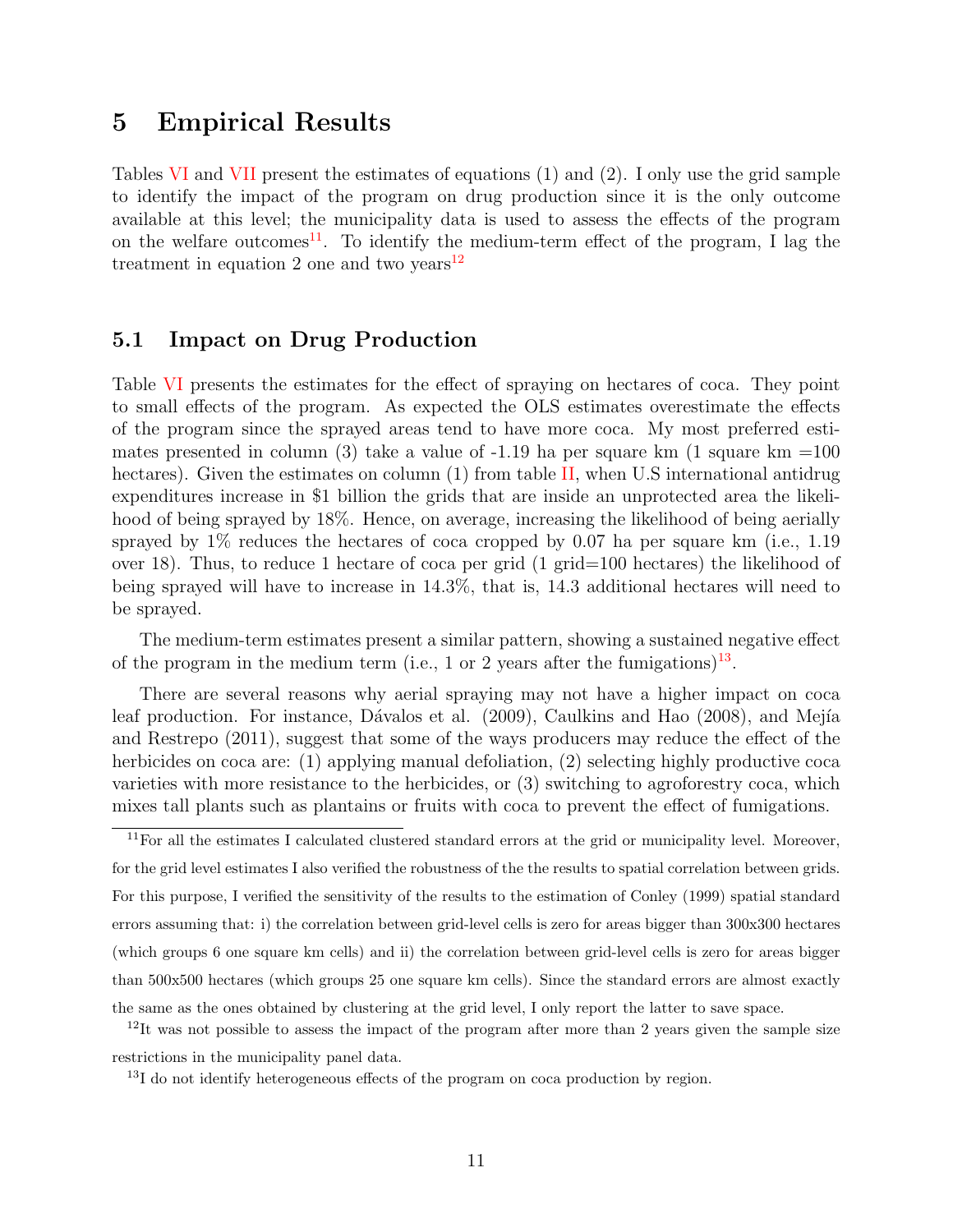#### 5.2 Are there spillover effects on coca production?

In this subsection, I check whether the program is creating spillover effects. These effects will occur if, for example, when the hectares of coca cultivated drops in the treated areas, if increases in nearby untreated areas. I use the following specification to test for spillovers:

$$
Coca_{-it} = \alpha_0 + \alpha_1 Spr_{it-1} + g_t + k_i + e_{it}
$$
\n
$$
(3)
$$

where  $Spr_{it-1}$  represents the total ha sprayed in municipality i in  $t-1$ ;  $Coca_{-it}$  represents the total hectares of coca grown in the municipalities that belong to the same department as municipality i but which were not treated in  $t-1$  or in  $t^{14}$  $t^{14}$  $t^{14}$ ; and  $g_t$  and  $k_i$  stand for year and municipality fixed effects. Standard errors were clustered at the municipality level in the estimates. Appendix B presents the estimates of equation (3), which suggest no evidence of a spillover effect of the program on coca production. In particular, the effects show the opposite sign, suggesting that coca production decreased in the municipalities not treated by the program, too. I also estimate this specification with the grid sample, analyzing the effect around the adjacent grids that were not treated in the previous period. The results are not statistically significant for any specification<sup>[15](#page-11-1)</sup>.

This may indicate that if coca producers are changing locations as a result of the program, they may be moving to areas farther away from the treated areas or to other countries with similar coca-growing conditions (e.g., Peru or Bolivia). In fact, the aggregate series of coca production by country gathered and processed by UNODC support this argument. While coca production fell in Colombia by 60.81% (from 163,300 to 64,000 hectares) between 2000 and 2010, it increased by  $136\%$  in Peru (from  $43,400$  to  $62,500$  hectares) and by  $44\%$  in Bolivia (from 14,600 to 34,500 hectares) during this period. However, despite the increase of hectares grown in Peru and Bolivia, the world's coca production decreased from 221,300 to 151,200 hectares between 2000 and 2010.

#### 5.3 Impact on Welfare Outcomes

Table [VII](#page-26-0) assess the effect of the program on the welfare indicators of coca-producing areas. Specifically, the table presents the effects of the program on: poverty rates, education outcomes, infant mortality, and violence. Given the estimates of column (1) of table [III,](#page-22-0) when U.S. antidrug expenditures increase in \$1 billion and the share of area in an unprotected area increases by  $1\%$  the share of sprayed area increases at least by  $18\%$ . This implies that, to be interpreted correctly, all the coefficients in table [VII](#page-26-0) need to be divided by 18.

Poverty rates are constructed based on the percentage of the rural population under the

<span id="page-11-1"></span><span id="page-11-0"></span> $14$ Colombia is divided into 1123 municipalities, which can be grouped into 32 departments.

<sup>&</sup>lt;sup>15</sup>I also checked for the spillover effects of the program in all of the other socioeconomic indicators at the municipality level and find no statistical evidence of spillovers for any of them.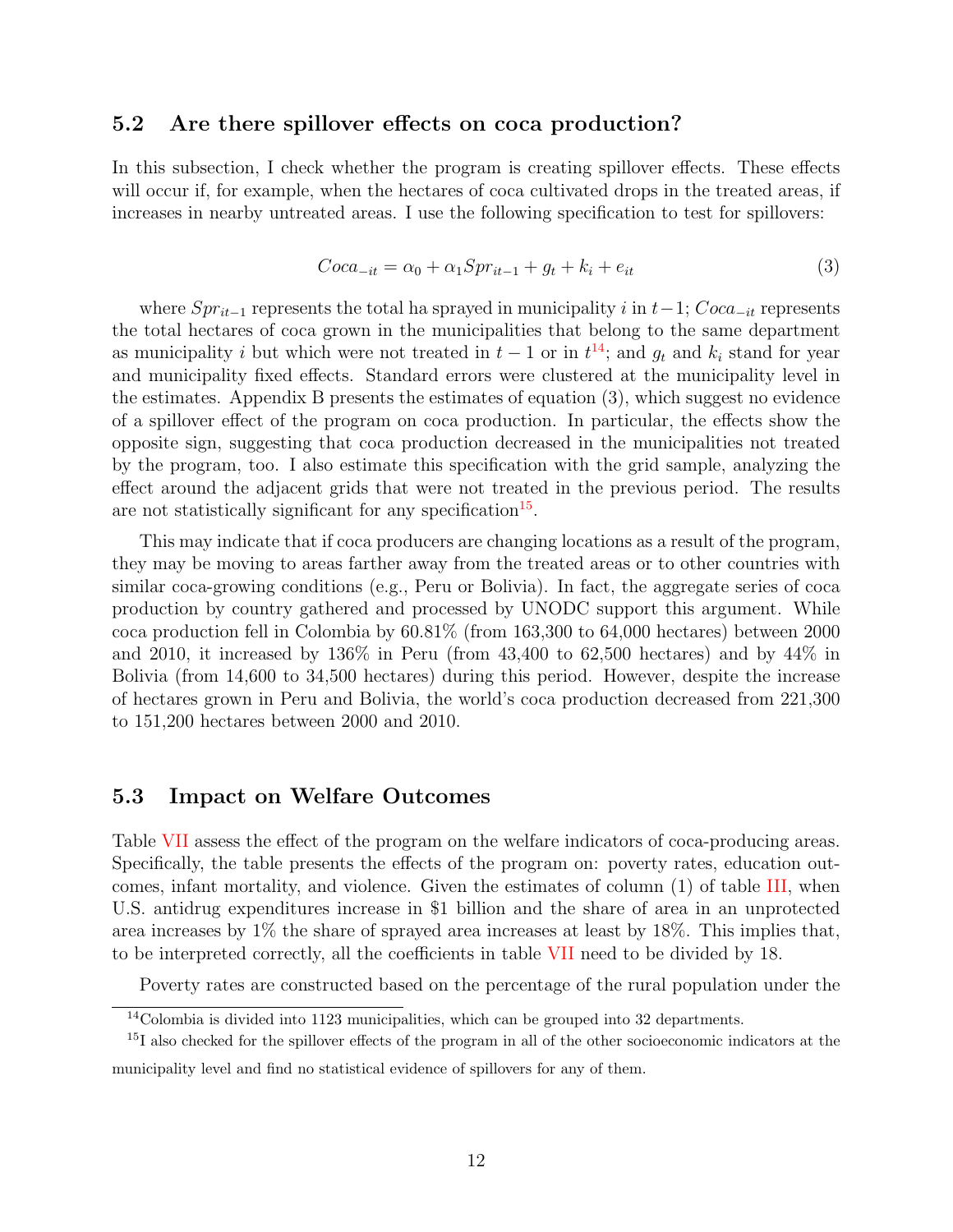poverty line[16](#page-12-0). Since poverty rates were constructed with the information available in the population census of 2005, they are available only for that year. Hence, the estimates will not include fixed effects by municipality. The estimates suggest that the areas that had a  $1\%$ higher share of area aerially sprayed had rural poverty rates 0.22 percentage points higher in the short term. More strikingly, these effects seem to be maintained 1 and 2 years after the treatment implementation. These effects are moderate since, according to the Food and Agriculture Organization of the United Nations, rural poverty rates in Latin America only fell by  $7\%$  between 1980 and 2010, from 60 to 53%.

For the education outcomes, I find a significant effect of the program on secondary enrollment and school dropout only in the short term. The results suggest that when the share of area sprayed increases by 1%, secondary enrollment rates decrease by 0.11 percentage points and school dropout rates increase by 0.04 percentage points. When compared to the changes in these variables across time, the effects of the program on secondary enrollment rates are small, and the effect on school dropout rates is large. In particular, during the period of analysis secondary enrollment rates increased from 58.49 to 84.16 and school dropout rates fell by from  $11.80$  to  $11.34<sup>17</sup>$  $11.34<sup>17</sup>$  $11.34<sup>17</sup>$ . I do not find any effect on primary enrollment rates.

Together these results indicate that since a relevant part of the household's income is reduced by aerial spraying the older children are being pulled out of school to work and compensate for the income shock (as suggested in a theoretical model by Basu and Van (1998)). Similar responses to negative income shocks on the probability that children enter employment, leave school, and fail to advance have been documented by Jacoby and Skoufias (1997) in rural India, Duryea et al. (2007) in Brazil, and Beegle et al. (2006) in Tanzania. For example, Beegle et al.(2006) find that when hit by a transitory negative shock in the value of crops, rural households tend to increase their use of child labor by 30%. This is in line with the permanent income hypothesis that suggests households that lack buffer stocks and are credit constrained tend to use other mechanisms to smooth consumption. Indeed, this is the case in coca-producing areas that have rural poverty rates of nearly 60% of the total population.

The estimates also point to a negative and significant effect of the program on infant mortality in both the short and medium term. The coefficients indicate that when the share of area treated increases by  $1\%$  infant mortality increases by 0.07, 0.05, and 0.05 percentage points, the same, one, and two years after the fumigations. This is a relevant effect considering infant mortality rates changed only 0.50 percentage points between 2006 and 2007, the two years for which there is available information of this outcome.

The increase in infant mortality in the treated areas may be explained by the direct effect of the herbicide on human health and the indirect effect of spraying through the increase in rural poverty rates. Unfortunately, there is not enough data at the individual

<span id="page-12-0"></span><sup>&</sup>lt;sup>16</sup>The poverty line is 60% of the median household income, from data published by the Colombian Statistical Department in the population census of 2005.

<span id="page-12-1"></span><sup>&</sup>lt;sup>17</sup>For secondary enrollment rates this corresponds to the change between 2005 and 2010, and for school dropout this corresponds to the change between 2007 and 2009. These are the only years for which these variables are available in coca-producing areas.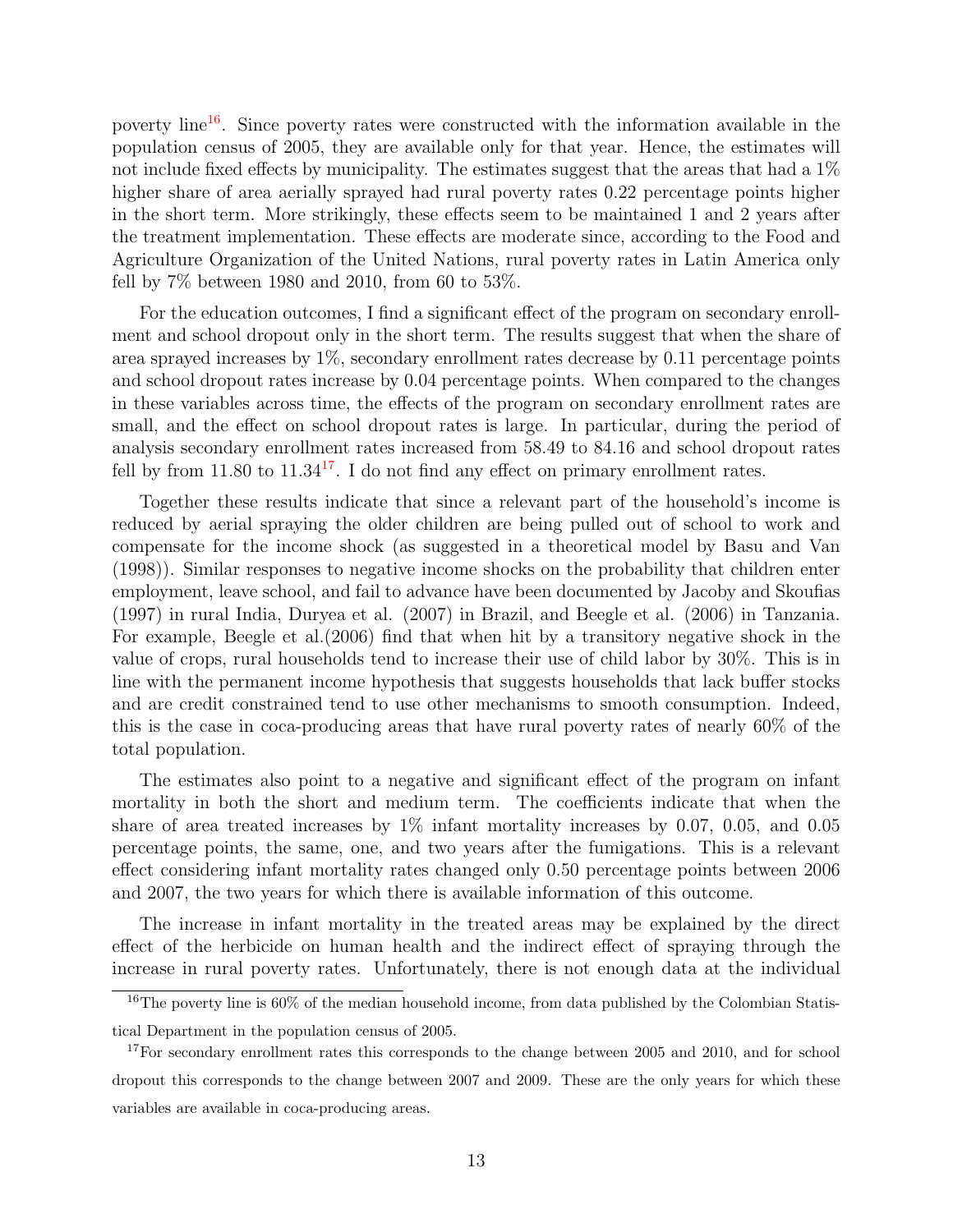level to identify precisely the size of the direct and indirect effects. Yet, other studies that have analysed the direct effect of glyphosate on human health suggest that it generates a negative effect on health outcomes. For example, Mejía and Camacho (2012) use daily panel data on the individual-level registers of medical consultations, emergency room visits, hospitalizations, and procedures that took place in any health service institution in Colombia between 2003 and 2007, and daily data on spraying intensity to identify the effects of the program. In particular, they check for different patterns in the reported pathologies 15 days after a fumigation in the treated municipalities. They find that, on average, a 1 square km increase in the area sprayed increases by 0.2 percentage points the probability of having a skin pathology 15 days after the treatment, and that an increase in one standard deviation in the area sprayed in the municipality of residence increases the probability of an abortion by 0.025 of a standard deviation. Given that the standard deviation of aerial spraying takes a value of  $1651$  in my sample<sup>[18](#page-13-0)</sup>, and that the standard deviation of abortion in their sample takes a value of 0.2, these represent a very small effect.

The results by Mejía and Camacho  $(2012)$  suggest that a significant portion of the negative effect that I identify on infant mortality may be driven by the indirect effects of spraying on rural poverty. However, more data is needed to provide a more precise decomposition of the direct and indirect effects of the program on health outcomes. Other evidence of the effect of negative income shocks on health outcomes has been found by Adda et al. (2009) and Ferreira and Schady (2009).

Finally, table [VII](#page-26-0) also reports the effects of aerial spraying on homicide rates per 100,000 inhabitants and number of individuals displaced by force in each municipality. The estimates in column  $(1)$  suggest that when the share of area sprayed increases by  $1\%$ , the homicide rates increase by 0.67 percentage points and the number of displaced individuals increases to around 4.97. These are small relative to the change in these variables between 2000 and 2010. Specifically, homicide rates and forced displacement fell by 20.95 percentage points and 509 individuals, respectively, during this period.

In the past, several studies have shown the relation between drug trafficking and violence (see for instance Angrist and Kugler (2008), Dube and Vargas, (2008) and Dell (2011)), but the role that antidrug involuntary eradication programs have on violence has never been studied before from the micro perspective. Local authorities suggested the negative effect of aerial spraying on violence may be explained by the military check-ups that take place on the ground before the aircraft begin their flights. To guarantee the security of the pilots, aerial spraying only begins once a group of men from the military or the police check the aircraft trajectory to prevent any retaliation of drug traffickers against the aircraft. These check-ups may be increasing the violence level in the treated areas in the short run by increasing the likelihood that authorities have more confrontations with drug traffickers.

An alternative explanation for this effect may be a retaliation response from drug traffickers as a consequence of the eradication. Both of these explanations are consistent with the fact that these effects seem to disappear in the long-term estimates.

<span id="page-13-0"></span><sup>18</sup>This information is not available in their paper.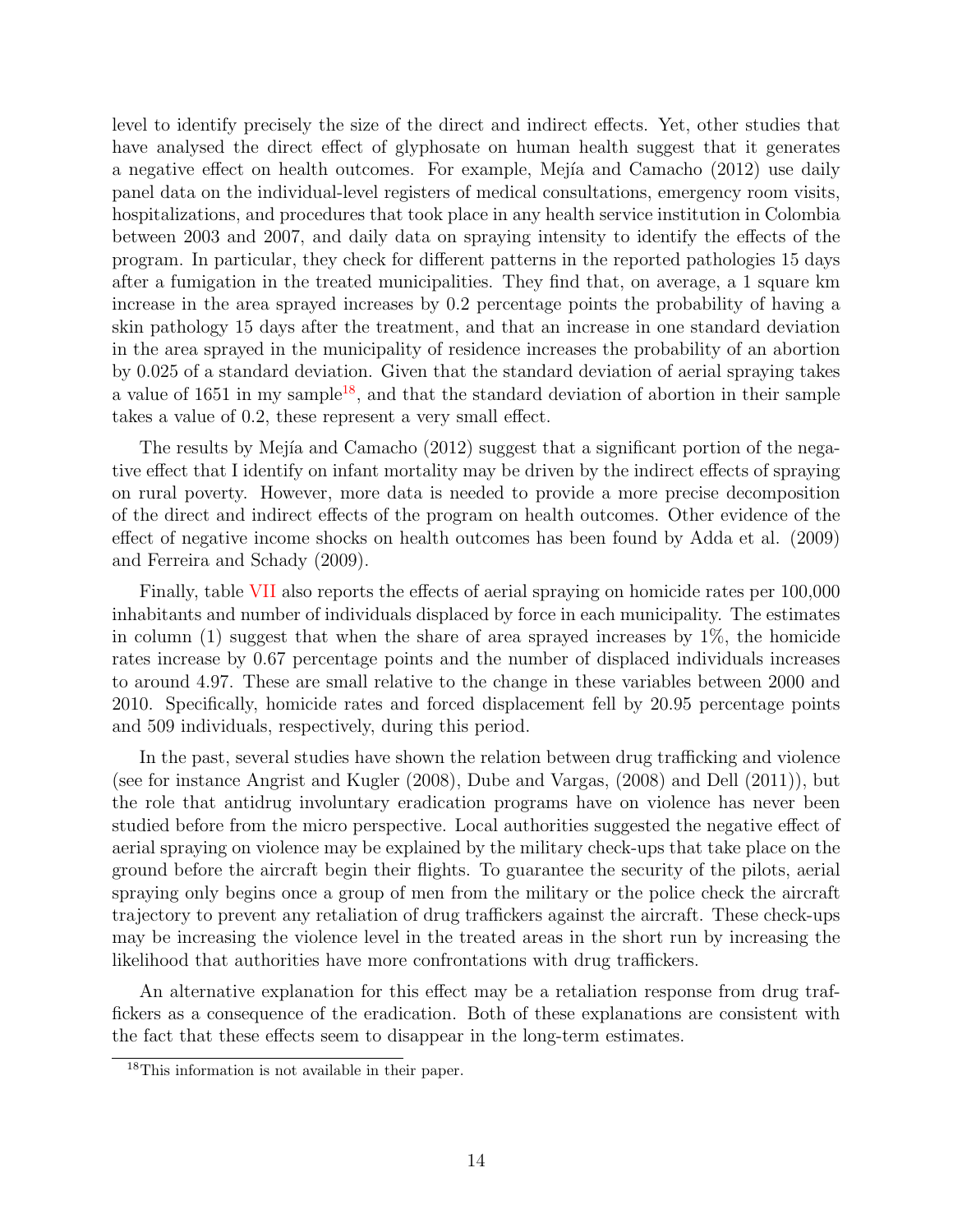### 6 Robustness Check

In this section, I use a sample collected by SIMCI-UNODC at the producer level to check the effects of the program on drug production outcomes. The sample consists of two rounds of cross sections: the first collected between 2005 and 2006, and the second between 2007 and 2010. The producers to be surveyed were chosen by dividing the country into seven regions according to geographical characteristics. Each of the regions was divided into areas of 1 square km, and all those grids with coca production were identified through the satellite images. The producers that were surveyed were selected randomly from the areas with coca.

The surveys contain information on the socioeconomic characteristics of producers, productivity related variables (i.e., number of harvests and kgs/ha), and the geographic location of rural producers. In the survey, I observe which producers were aerially sprayed within the last 12 months. The sample has 2535 observations. Appendix C presents the descriptive statistics of this sample. For the productivity variables, the information was collected directly on the coca crops by field workers of UNODC and not only self-reported by coca producers.

I use this sample to run equations (1) and (2) for three outcomes related to drug production: (i) hectares cultivated, (ii) kilograms of coca per hectare, and (iii) number of harvests per year. Given that there are few observations where producers are located inside protected areas, I use the distance from the location of coca producers to the border of the nearest protected area as an instrument for aerial spraying. It is expected that those producers near or within protected areas face a lower probability of being aerially sprayed. Figure [VII](#page-35-0) presents some graphical evidence on the relation between the distance to the nearest protected area and aerial spraying.

As I did for the grid and municipality sample, here I multiplied the instrument by total U.S. international antidrug expenditures. Table [VIII](#page-27-0) presents the estimates of the first stage equation. The estimates include the producer's age, education, and gender as well as dummies for year, region, department, and municipality. They confirm a positive effect of the instrument on the treatment assignment and reject the possibility of weak instruments. The results in column (1) suggest that when U.S. international antidrug expenditures increase in \$1 billion and the minimum distance from a protected area decreases in 1 km the likelihood of being sprayed increases by at least 3% for coca-producers.

Table [IX](#page-28-0) presents the results of the OLS and 2SLS estimates of equation (1). For both, the effect of aerial spraying is negative. Yet, the impact of the program increases in absolute value for the 2SLS coefficients. This is in line with the idea that OLS estimates were biased in absolute value towards zero in the cross section.

Considering the estimates of column (3) in table [VIII,](#page-27-0) the results suggest that when the likelihood of being sprayed increases in 1% each producer crops 0.10 less hectares of coca (i.e.,  $-0.31$  over 3), the kilograms per hectare are reduced in 27.32 kg/ha (i.e., 81.98 over 3), and the number of harvests collected by producers are reduced in 0.39 (i.e., 1.17 over 3).

These results are reassuring since they point to negative effects of the program on coca bush cultivation. Although I cannot address the panel endogeneity for this case, and the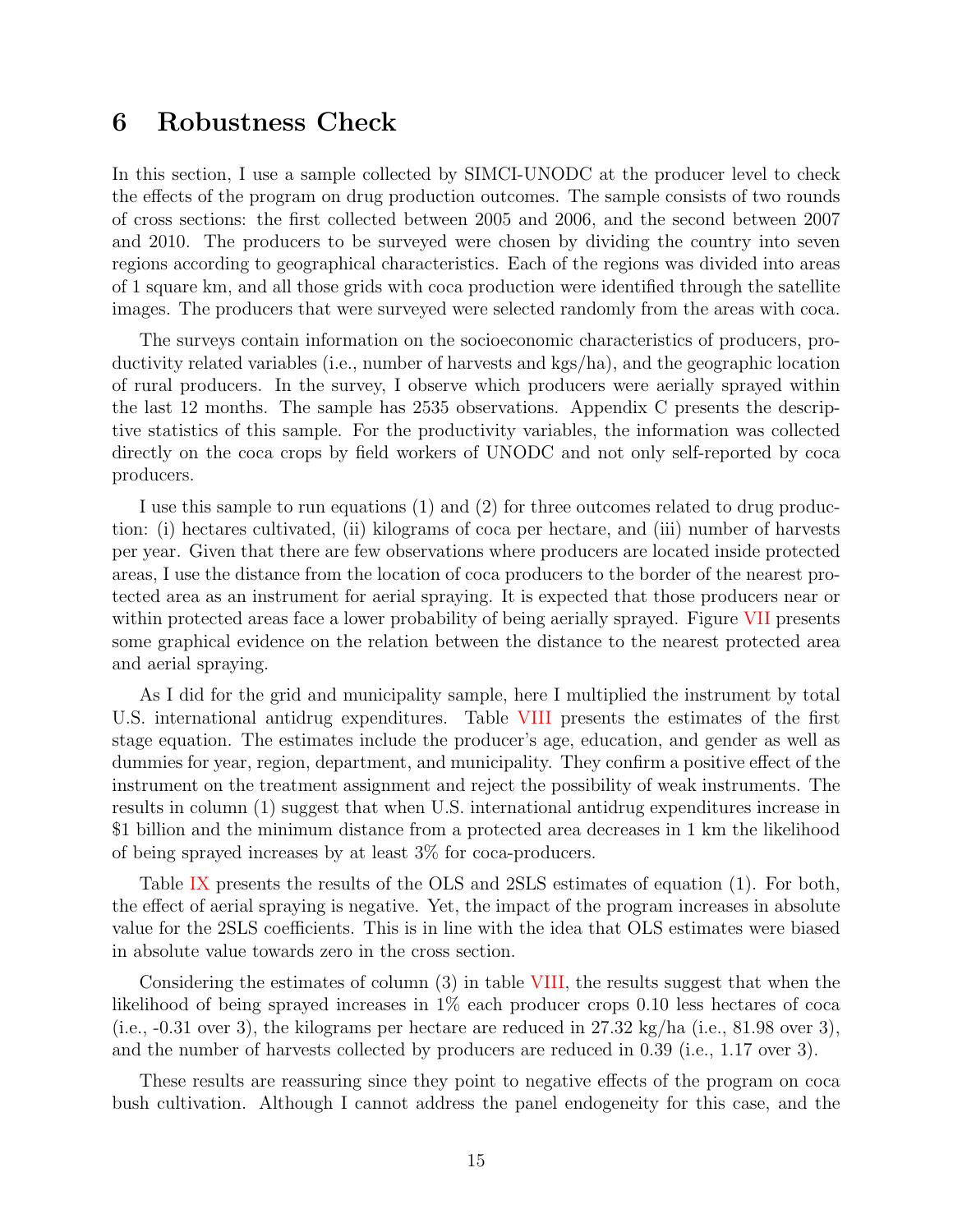coefficients may be underestimating the effect of the program, they point to the same signs.

### 7 On the Program's Cost-Effectiveness

My results suggest that coca cultivation is reduced in 0.07 ha when the likelihood of being sprayed increases by  $1\%$ . Hence, to reduce a hectare of coca per square km  $(1 \text{ square km}=100$ ha) the likelihood of being sprayed will have to increase 14.3%, that is, hence spraying will have to increase by 14.3 hectares per square km. According to Walsh et al. (2008) the average cost per additional hectare sprayed for the U.S. is \$750 and for every dollar spend by the U.S. Colombia spends about 2.2 dollars (see Mejia, Restrepo, and Rozo, (2014)). Hence, these numbers suggest that the approximate direct cost or eradicating one hectare of coca is \$120,000. As a result of the higher enforcement, Colombia has decreased coca cultivation in 74,532 hectares between 2001 and 2010, which amounts to an approximate financial cost of \$2.55 billions of dollars.

Despite the fact that higher enforcement in Colombia has displaced coca cultivation to Bolivia and Peru, coca cultivation in the Andean region (which accounts for the world's supply of coca leaf) as a whole fell by 59,700 hectares between 2001 and 2010. However, as area under coca cultivation stood at three quarters of the level in 1990, the quantity of cocaine manufactured was at least as high as the one manufactured in 2001 (UNODC, 2013). This was due to a sharp increase of cocaine yields in Colombia. In fact, based on data on cocaine seizures from the Antinarcotics Colombian Police and data collected at coca farms from UNODC, in 2001 it was possible to produce 4.2 kg of cocaine per hectare of coca, whereas this yields increased to an average range of 5.1 to 6.8 kg per hectare in 2010. In other words, coca-producers and cocaine traffickers are also actively modifying their behavior in response to higher levels of enforcement which resulted in a stable cocaine supply throughout the period of analysis.

Considering, its financial cost, the small effects on coca cultivation and cocaine supply, the negative unintended consequences of aerial spraying on the population living in cocaproducing areas (who are the poorest and most vulnerable in Colombia), and the negative spillover effects on neighboring countries, it can be concluded that the program's costs are by far higher that its potential benefits. In fact, there are other policy alternatives that are less harmful for the population living in coca-producing areas such as supporting the development and implementation of alternative legal crops and strengthening governmental presence in those areas.

### 8 Conclusions

This paper identifies the impact of aerial spraying on coca-producing areas in Colombia. In general, previous studies that assess the effects of antidrug policies in producer countries have focused on theoretical models and aggregate time series. Moreover, these studies have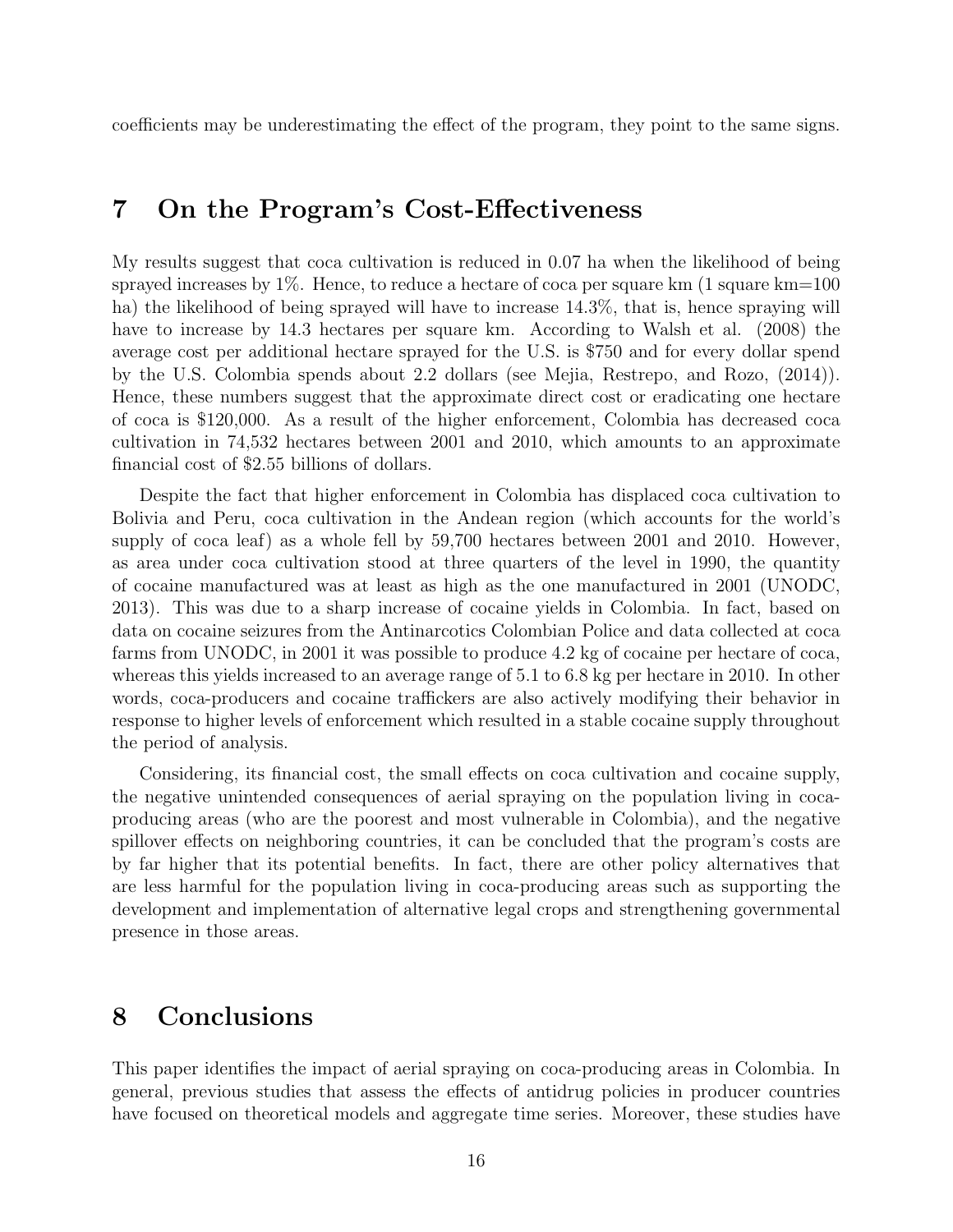traditionally focused on the effects that these programs have on drug production; yet, to the best of my knowledge, none of them has ever assessed how these programs affect the socioeconomic conditions of coca-producing areas (with the exception of health outcomes) or its spillover effects on non-treated areas (including neighboring countries).

This paper contributes in this direction by presenting a clean identification strategy that uses micro data to offer a complete overview of the effects that these programs generate on drug production, poverty, education, health, and violence.

Since aerial spaying is targeted through satellite images, there are various concerns when trying to identify its effect. Most of these are related with the endogeneity between aerial spraying and the outcomes. Specifically, that: (i) since coca crops are illegal in Colombia they are located in the poorest and most remote areas with the lowest governmental presence (what I called *cross-section* endogeneity), and (ii) changes in socioeconomic indicators across time make some areas more susceptible to beginning to cultivate coca (what I called panel endogeneity). To correct for these issues, I identify the effect of the program using instrumental variables.

The instrument exploits the plausible exogenous variation created by governmental restrictions in protected areas and the time variation in U.S. international supply antidrug expenditures. I show that since protected areas cannot be sprayed, the likelihood of being sprayed increases outside of these areas. Hence, in years when U.S. international supply antidrug expenditures are higher, aerial spraying increases in non-protected areas while it remains the same in protected areas.

I study the effects of the program in the short term (12 months after treatment implementation) and in the medium term (24 and 36 months after treatment reception). The results are striking: coca cultivation is reduced only by 0.07 ha per square km when the likelihood of being sprayed increases by 1% (hence, to eradicate 1 hectare of coca per square km spraying needs to increase by 14.3 hectares per square km) and there is a deterioration of the socioeconomic indicators in the treated areas. In particular, I find negative effects of the program on all rural welfare indicators. This is of great concern taking into account that the coca-producing regions are already the poorest areas of Colombia. These individuals may perceive that these effects are caused by the government, which in turn, may generate political unrest in coca-producing areas, further fueling the Colombian civil conflict.

Moreover, although I find no evidence of spillovers in the non-treated areas near the treated ones, this may suggest that if producers are changing locations, they may be going to areas farther away from the treated ones, or even to other countries with similar cocagrowing conditions and less enforcement (i.e., Peru and Bolivia). The aggregate figures support this hypothesis.

In addition, although aerial spraying is inducing a reduction in coca production, it has also increased cocaine yields, and hence, cocaine's supply is at least as high as it was in 2000. In sum, the costs of the program are too high to be justified by its potential benefits. This points to the urgency of exploring new alternatives for controlling illicit crop production in producer countries.

Although this paper is able to cleanly identify the effectiveness of aerial spraying in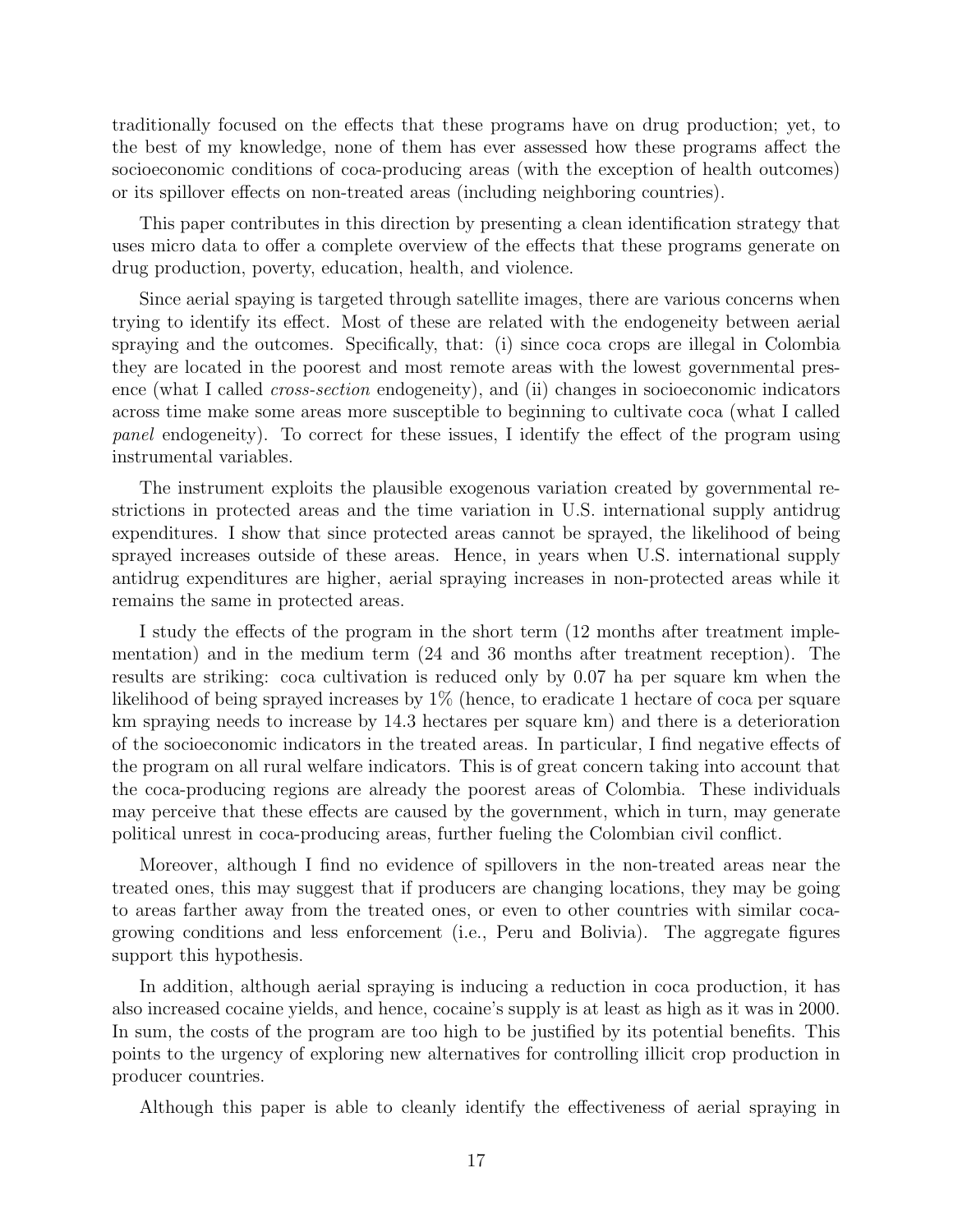Colombia, its main limitation is that the mechanisms that explain these effects cannot be distinguished. This may be overcome in the future if better information becomes available in coca-producing areas.

### 9 References

Abadie, A. J. and Imbens, G. 2002. "Instrumental Variables Estimates of the Effect of Subsidized Training on the Quantiles of Trainee Earnings." Econometrica 70: 91-117.

Abadie, A. J. 2003. "Semiparametric Instrumental Variable Estimation of Treatment Response Model." Journal of Econometrics 113: 231-263.

Adda, J., Gaudecker, H., and Banks, J. 2009. "The Impact of Income Shocks on Health: Evidence from Cohort Data." Journal of the European Economic Association 7 (6): 1361- 1399.

Angrist, J., Imbens,G., and Rubin., D. 1996. "Identification of causal effects using instrumental variables." Journal of the American Statistical Association 91: 444-72.

Angrist, J. and Krueger A. 2008. "Rural Windfall or a new resource curse? Coca, Income and Civil Conflict in Colombia." The Review of Economics and Statistics. Vol. XC (2).

Basu, K. and Van, P.H. 1998. "The Economics of Child Labor." The American Economic Review 88 (3): 412-427.

Beegle, K., Dehejia, R., and Gatti, R. 2006. "Child Labor and Agricultural Shocks." Journal of Development Economics 81 (1): 80-96.

Bound, J., Jaeger, A., and Baker, R. 1996. "Problems with Instrumental Variables Estimation When the Correlation Between the Instruments and the Endogenous Explanatory Variable is Weak." Journal of the American Statistical Association 90: 443-450.

Caulkins, J. and Hao, H. 2008. "Modeling drug market supply disruptions: Where do all the drugs not go?" Journal of Policy Modeling 30: 251-270.

Conley, T., G. (1999) "GMM estimation with cross sectional dependence". Journal of Econometrics  $92(1)$ : 1-45.

Costa Storti, C. and De Grauwe, P. 2008. "Modeling the Cocaine and Heroin Markets in the Era of Globalization and Drug Reduction Policies." Paper presented at the CESifo Venice summer institute.

Chumacero, R. 2008. "Evo, Pablo, Tony, Diego, and Sonny General Equilibrium Analysis of the Illegal Drugs Market." Policy Research Working Paper 4565. The World Bank.

Dávalos, L.M. and Bejarano, A.C. 2008. "State of the Wild 20082009: A global portrait of wildlife, wildlands, and oceans." Washington, D.C.: Island Press.

Dell, M. 2010. "Trafficking Networks and the Mexican Drug War." Job Market Paper.

Diaz, A. and Sanchez, F. 2004. "A Geography of Illicit Crops (Coca Leaf) and Armed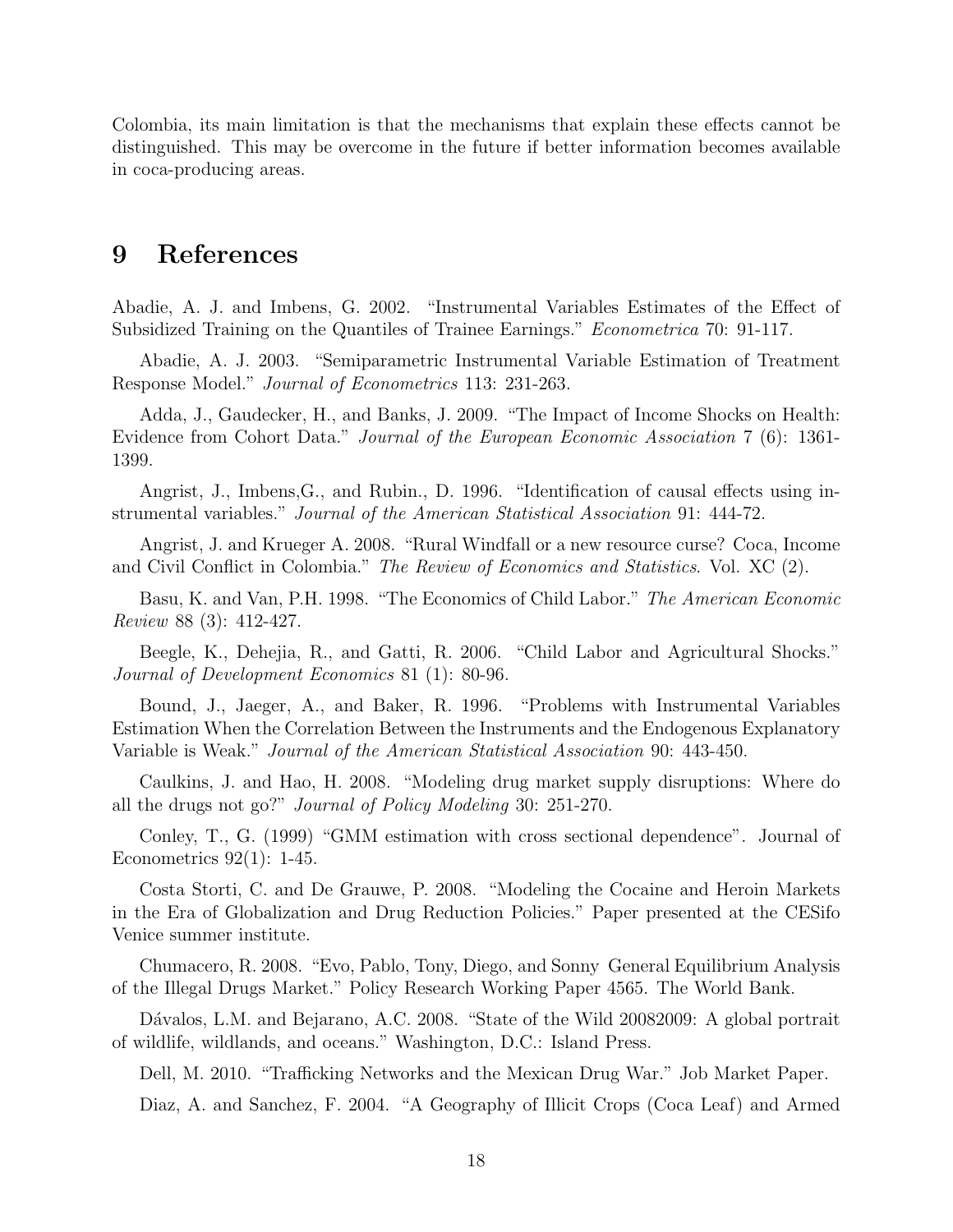Conflict in Colombia." Crisis States Programme. Working Paper Series N. 1 (47).

Dion, M. and Russler, C. 2008. "Eradication Efforts, the State, Displacement and Poverty: Explaining Coca Cultivation in Colombia During Plan Colombia." Journal of Latin American Studies 40(3): 399-421

Dube, O. and Vargas, J. 2008. "Commodity price shocks and civil conflict: Evidence from Colombia." Working Paper.

Ferreiro, F. and Schady, N. (2009). "Aggregate Economic Shocks, Child Schooling and Child Health." The World Bank Research Observer 24 (2).

Gaviria, A. y Mejia D. 2011. "Polticas antidroga en Colombia: xitos, fracasos y extravos." Universidad de los Andes. Editorial Kimpres. Bogota.

Grossman, H. and Mejia, D. 2008. "The War Against Drug Producers." *Economics of* Governance 9(1): 5-23.

Imbens, G. and Wooldridge, J. 2007. "What's New in Econometrics." Lecture Notes Summer 2007 NBER.

Imbens, G. W. and Angrist, J. D. 1994. "Identification and estimation of local average treatment effects." Econometrica 62(2): 467-475.

Jacoby, H. and Skoufias, E. 1997. "Risk, financial markets, and human capital in a developing country." Review of Economic Studies 64 (3): 311335.

Mejia, D. 2008. "The War on Illegal Drugs: The interaction of antidrug policies in producer and consumer countries." Mimeo, Universidad de los Andes.

Mejia C. and Camacho, A. 2012. "The Health Consequences of Aerial Spraying of Illicit Crops: The Case of Colombia." Mimeo.

Mejia, D. and Posada, J. 2008. "Cocaine Production and Trafficking: What do we know?" Policy Research Working Paper 4618. The World Bank.

Mejia, D. and Restrepo, P. (2011). "The War on Illegal Drugs in Producer and Consumer Countries: A simple analytical framework." Documento CEDE No. 2, 2011. Universidad de los Andes. Forthcoming as Chapter 10 in the book Illicit Trade and the Global Economy (P. De Grawe and C Costa-Sorti, eds.), MIT Press.32

Mejia, D., Restrepo, P., and Rozo, Sandra (2014). "On the Effects of Enforcement on Illegal Markets: Evidence from a Quasi-experiment in Colombia". Available at SSRN 2480999.

Moreno-Sanchez, R., Kraybill. D., and Thomson, S. 2003. "An Econometric Analysis of Coca Eradication Policy in Colombia." World Development 31 (2): 375-383.

Office of National Control Policy (2012). Budget Summary of the U.S. Washington D. C.

Reyes, L.C. (2014). "Estimating the causal effect of forced eradication on coca cultivation in Colombian municipalities". World Development 61:70-84

Rydell, P., Caulkins, J., and Everingham, S. 1996. "Enforcement or Treatment: Modeling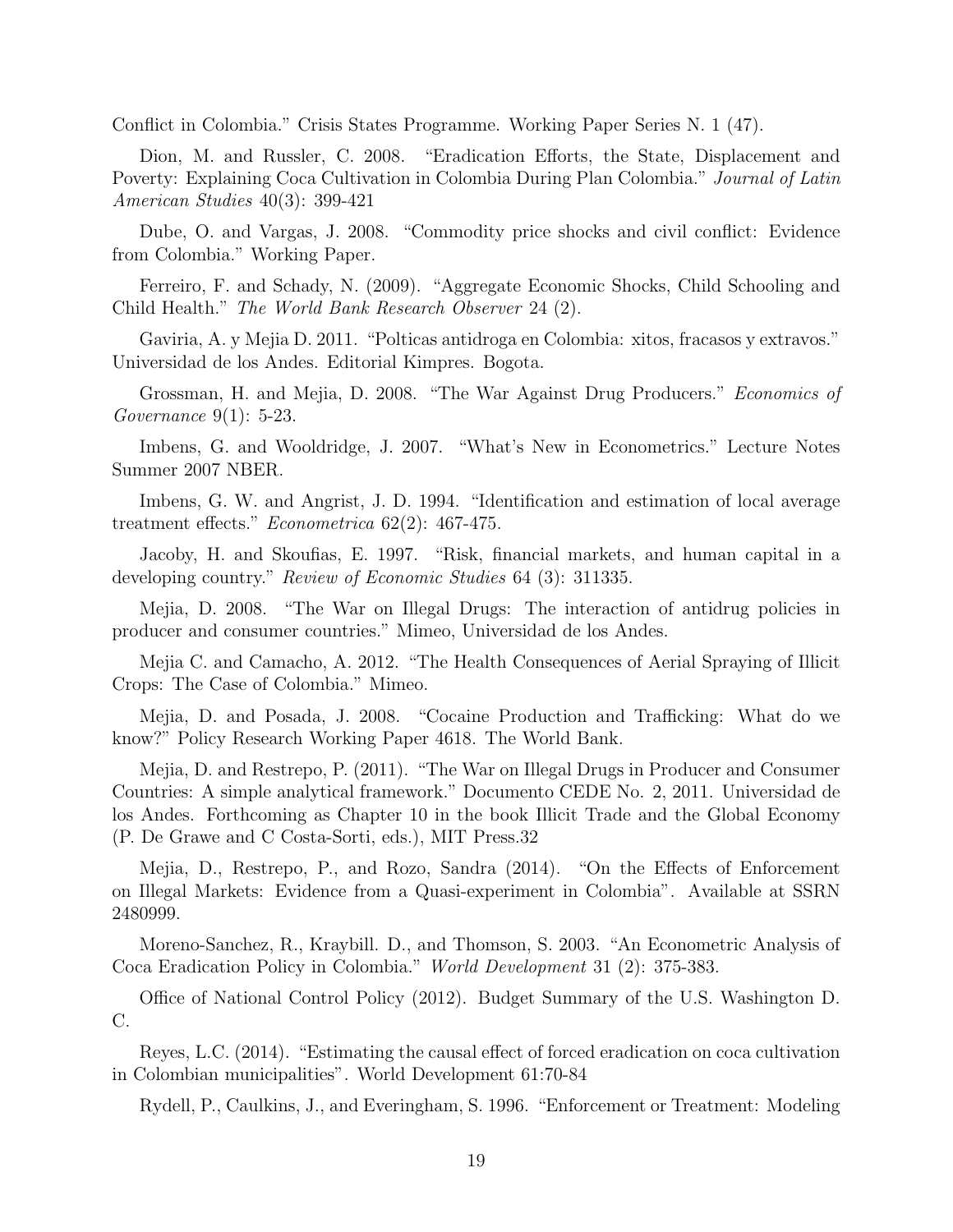the Relative Efficacy of Alternatives for Controlling Cocaine." Operations Research 44(5): 687-95

Staiger, D. and J. Stock. 1997. "Instrumental Variables Regression with Weak Instruments." Econometrica 68: 1055-1096.

Tragler, G., Caulkins, J., and Feichtinger, G. 2001. "Optimal Dynamic Allocation of Treatment and Enforcement In Illicit Drug Control." Operations Research 49(3): 352-62.

UNODC (2010). World Drug Report -2010. New York.

UNODC (2011). World Drug Report -2011. New York.

UNODC (2012). World Drug Report -2012. New York.

UNODC (2013). World Drug Report -2012. New York.

Wright, S. 1992. "Adjusted P-Values for Simultaneous Inference." Biometrics 48: 1005- 1013.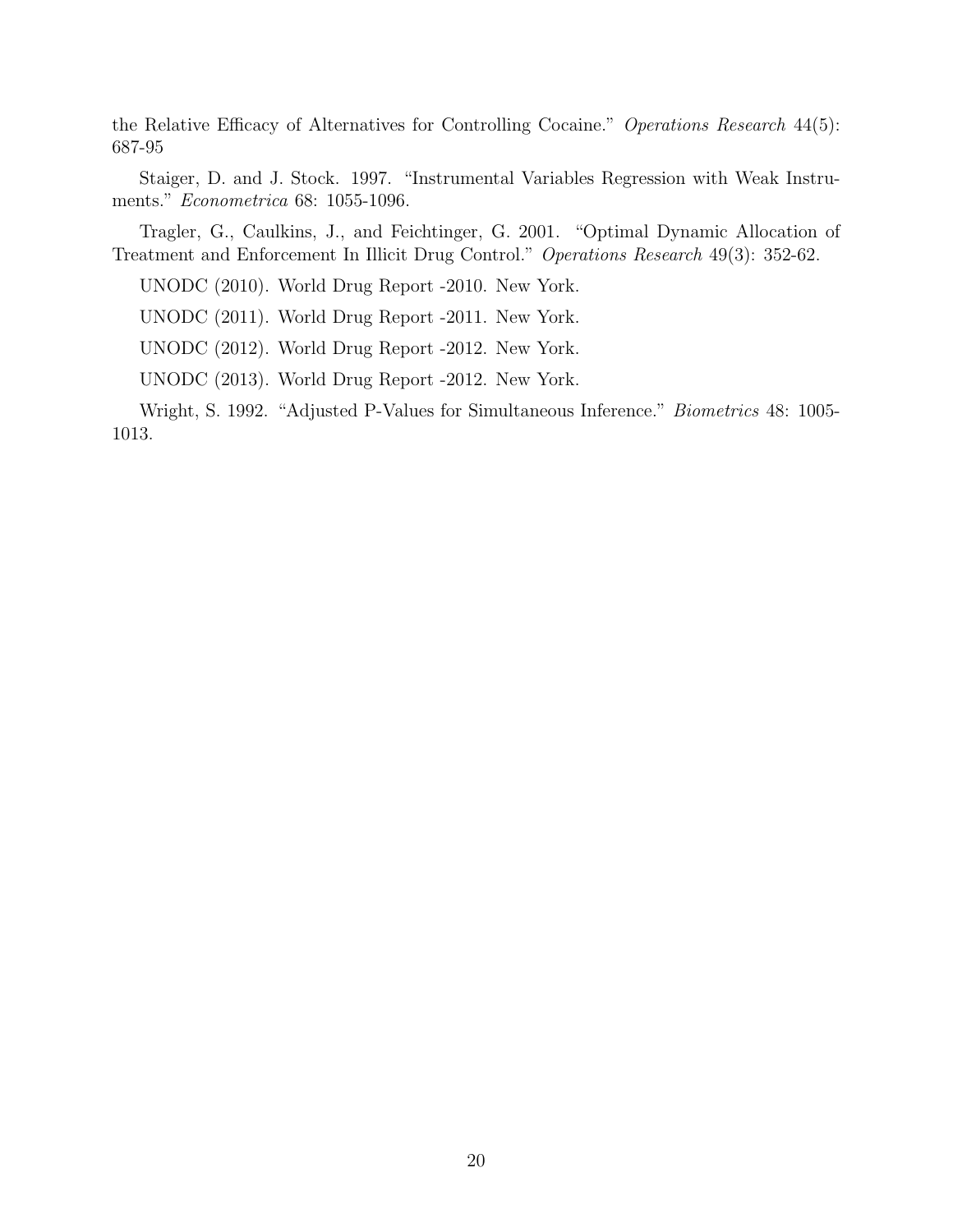## 10 Tables and Figures

|                         | Data Set 1                                   | Data Set 2                                         |
|-------------------------|----------------------------------------------|----------------------------------------------------|
| Units                   | Grid $(1 \text{ squared km}=100 \text{ ha})$ | Municipality                                       |
| Years                   | 2000-2010                                    | 2001-2010                                          |
| Frequency               | Yearly                                       | Yearly                                             |
| Type of Data            | Panel                                        | Panel                                              |
| Observations            | 1,115,840                                    | 2880                                               |
| Coca (ha)               | $_{\rm Yes}$                                 | Yes                                                |
| Aerial Spraying (Ha)    | $_{\rm Yes}$                                 | <b>Yes</b>                                         |
| Manual Eradication (Ha) | $_{\rm Yes}$                                 | <b>Yes</b>                                         |
| Other Variables         |                                              | Violence, Education,                               |
|                         |                                              | Health, Poverty,                                   |
|                         |                                              | Geographic Characteristics,                        |
|                         |                                              | Area, Rural Population,                            |
|                         |                                              | Government Expenditures, and Authorities Presence. |

#### <span id="page-20-0"></span>Table I: Summary of Data Sets

Note: The data on hectares of coca was processed by the United Nations Office of Drugs and Crime (UN-ODC) through satellite images collected every December. Data on hectares aerially sprayed comes from the Colombian Antinarcotics National Police (DIRAN). All other variables come from diverse agencies of the Colombian government. See Appendix A for the specific sources.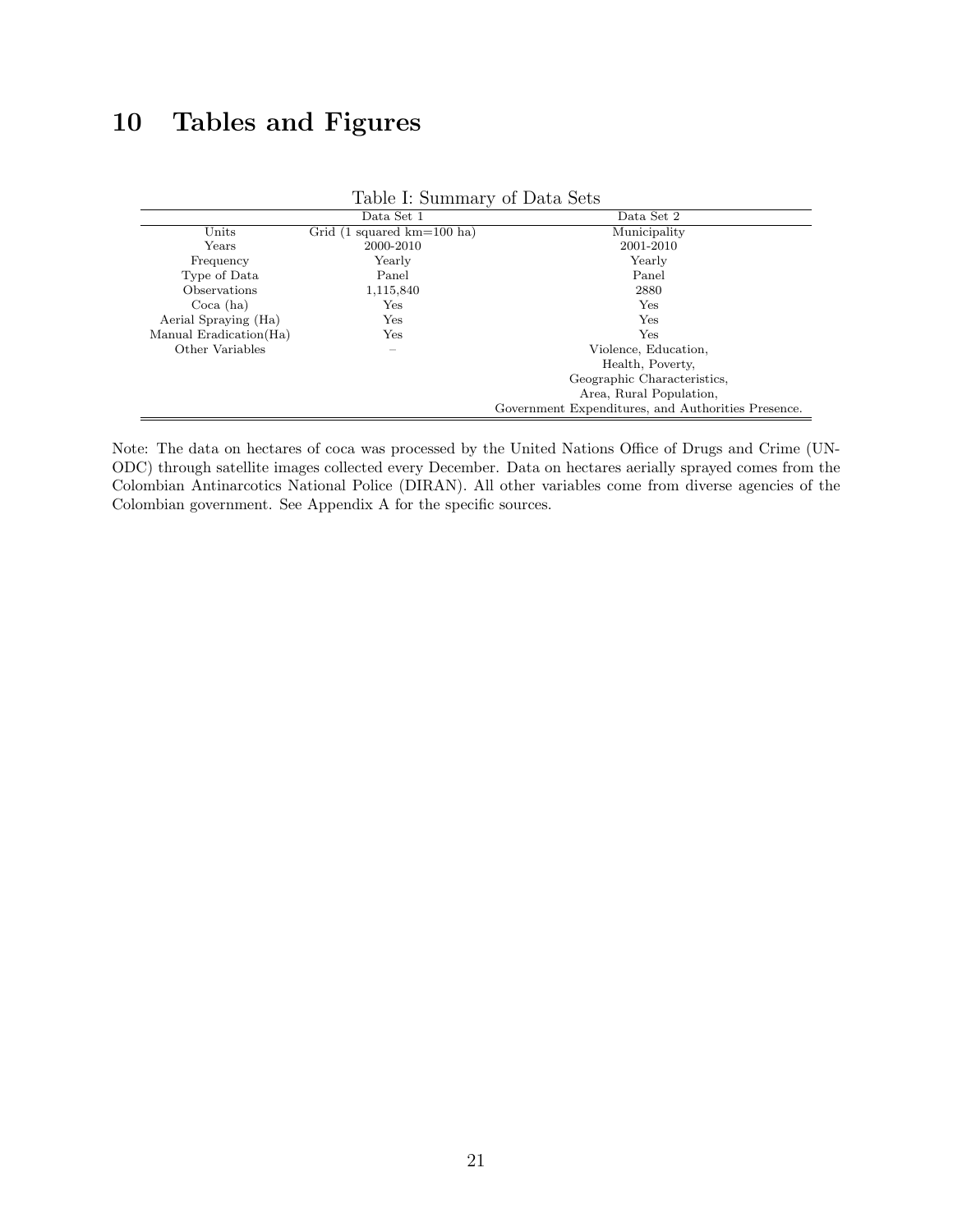| Dependent Variable: $I(Sprayed > 0)$ |           |                   |                   |
|--------------------------------------|-----------|-------------------|-------------------|
| Independent Variables                | (1)       | $\left( 2\right)$ | $\left( 3\right)$ |
| $Instrument_{it}$                    | $0.18***$ |                   |                   |
|                                      | (0.01)    |                   |                   |
| $I(Outside \, protected \, Area)_i$  |           | $0.07***$         |                   |
|                                      |           | (0.00)            |                   |
| $U.S. Exp_t$                         |           |                   | $0.2***$          |
|                                      |           |                   | (0.00)            |
| Year FE                              | X         | X                 |                   |
| Grid FE                              | X         |                   | X                 |
| R-squared                            | 0.14      | 0.1               | 0.11              |
| F-Test (excluded instruments)        | 60        | 269.52            | 95.66             |
| Partial R-squared                    | 0.08      | 0.09              | 0.11              |
| N. of Clusters                       |           | 101440            |                   |
| Observations                         |           | 1115840           |                   |

<span id="page-21-0"></span>Table II: First Stage Results (Grid-point sample)

Note: The table presents the first stage estimates of the specification presented on equations (1) and (2) for the data with grid units. Each grid corresponds to an area of 1 square kilometer. The sample includes all the grids in Colombia that had a positive number of hectares of coca cultivated between 2000 and 2010. U.S. international antidrug expenditures are expressed in real billions of 2010 dollars.  $I(Outside$   $Pre detected$   $Area)$ ; is an indicator variable that takes the value of one if the grid is outside indigenous territories and natural parks. Clustered standard errors at the grid level are presented in parentheses. \*\*\* Significant at 1% level.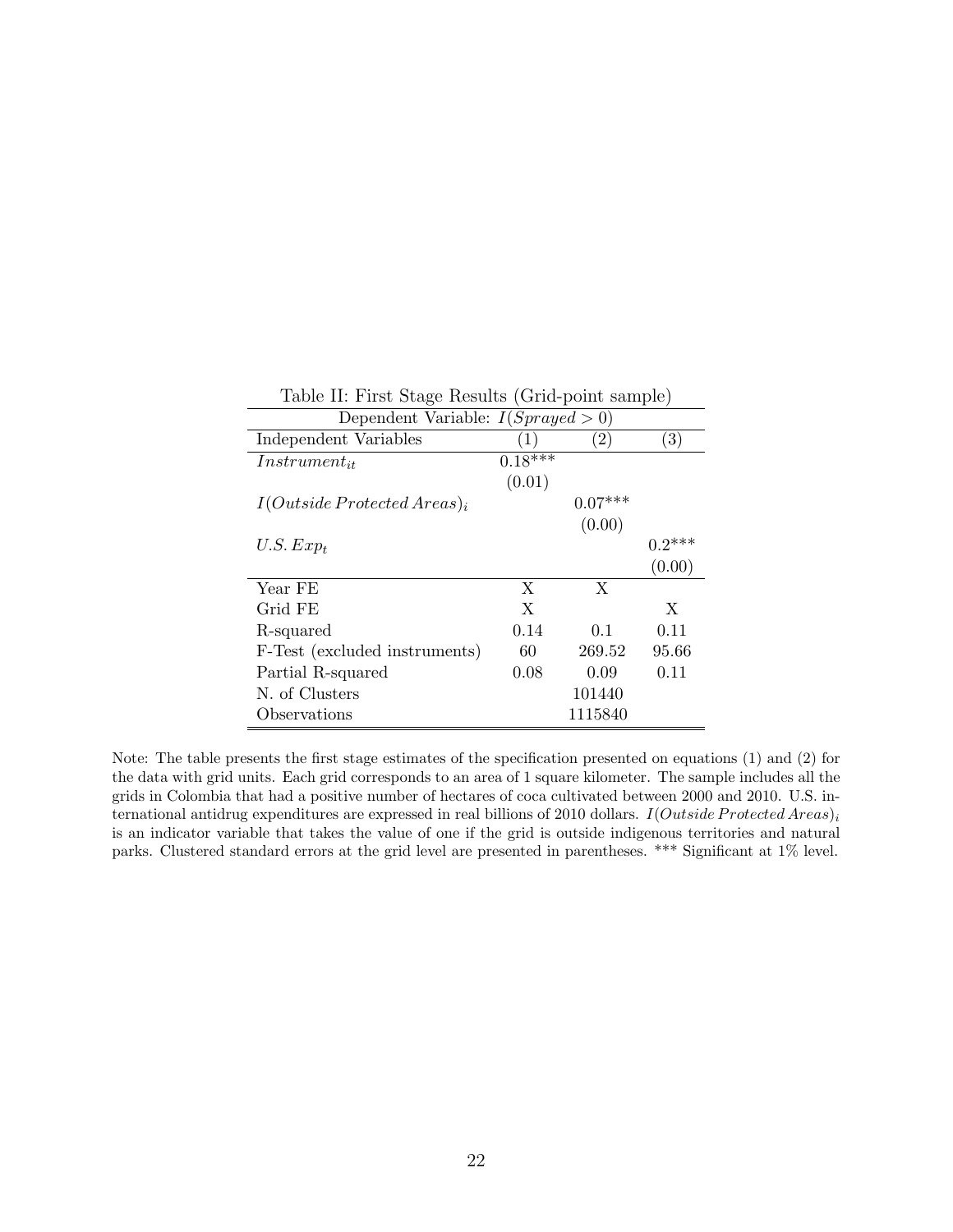| Dependent Variable: Area Sprayed (% of Total Area) |                  |                   |           |
|----------------------------------------------------|------------------|-------------------|-----------|
| Independent Variables                              | $\left(1\right)$ | $\left( 2\right)$ | (3)       |
| $Instrument_{it}$                                  | $0.18***$        |                   |           |
|                                                    | (0.03)           |                   |           |
| $Share\ Outside\ Proceed\ Area_i$                  |                  | $0.32***$         |           |
|                                                    |                  | (0.07)            |           |
| $U.S.$ $Exp_t$                                     |                  |                   | $2.04***$ |
|                                                    |                  |                   | (0.05)    |
| Year FE                                            | X                | X                 |           |
| Municipality FE                                    | X                |                   | X         |
| R-squared                                          | 0.17             | 0.2               | 0.11      |
| F-Test (excluded instruments)                      | 21.71            | 19.91             | 17.96     |
| Partial R-squared                                  | 0.05             | 0.06              | 0.04      |
| N. of Clusters                                     |                  | 288               |           |
| Observations                                       |                  | 2880              |           |

<span id="page-22-0"></span>Table III: First Stage Results (Municipality Sample)

Note: The table presents the first stage estimates of the specification presented on equations (1) and (2). The sample includes all the Colombian municipalities that had a positive number of hectares of coca cultivated between 2001 and 2010. Since municipalities vary in size, all variables expressed in hectares were scaled by total area. U.S. international antidrug expenditures are expressed in real billions of 2010 dollars. Share Outside Protected Areas<sub>i</sub> corresponds to the percentage of total area outside indigenous territories and natural parks in each municipality. Clustered standard errors at the municipality level are presented in parentheses. \*\*\* Significant at 1% level.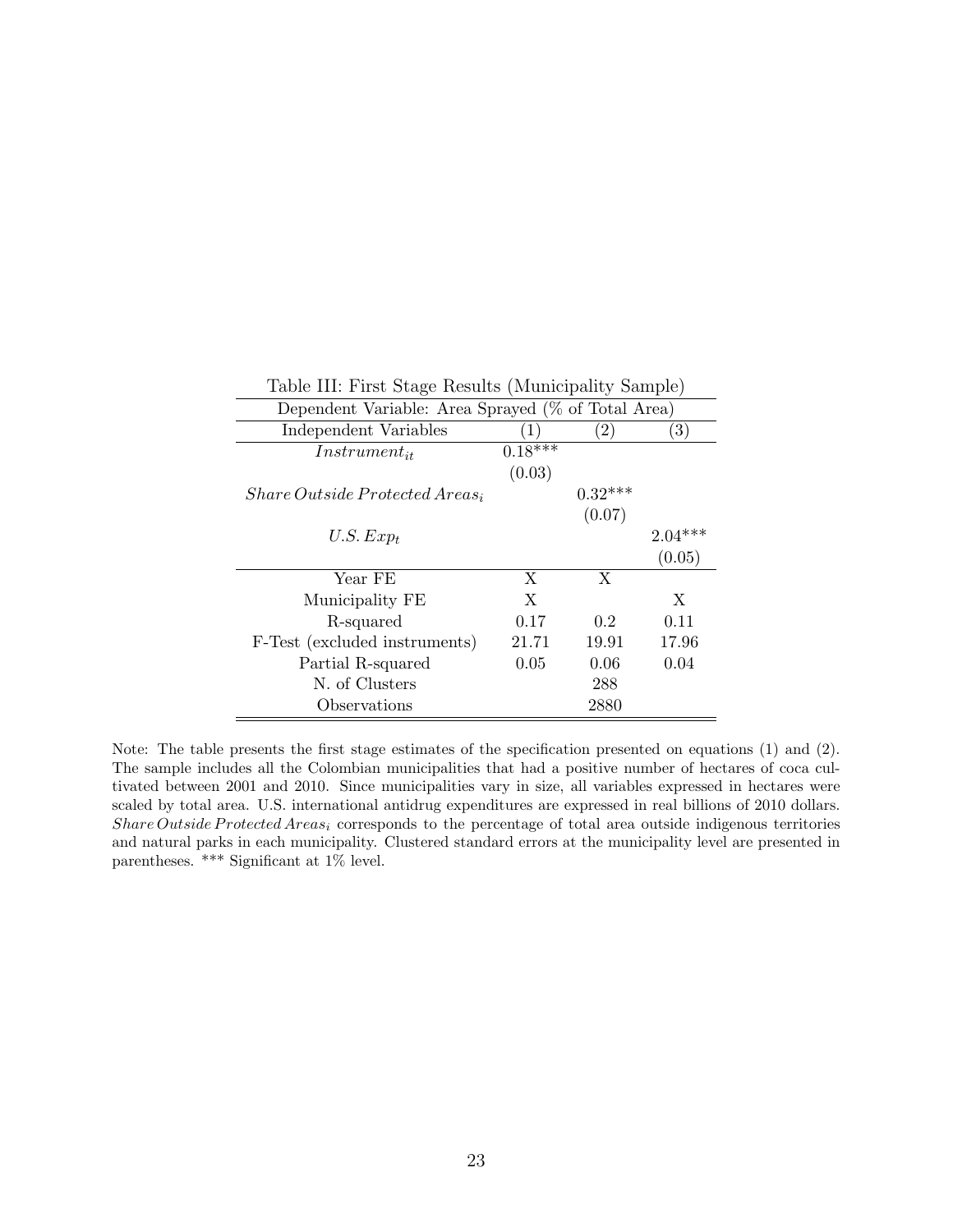<span id="page-23-0"></span>

|                             |                         | Dependen      | tt Variable expressed in real billions of pesos (2010=100) |            |           |         |                                                                                   |                  |
|-----------------------------|-------------------------|---------------|------------------------------------------------------------|------------|-----------|---------|-----------------------------------------------------------------------------------|------------------|
|                             | Public Income Tax-Incom | $\frac{1}{2}$ |                                                            |            |           |         | Non-tax Income Public Exp. Admin. Exp. Debt Exp. 'Regalias' Income Fiscal Balance |                  |
| $Outside\,PA_i*U.S.\,Exp_t$ | $-22.20$                | $-12.80$      | $-9.46$                                                    | $-3.91$    | $-2.47$   | $-1.43$ | $-1.52$                                                                           |                  |
|                             | (20.23)                 | (10.66)       | (9.48)                                                     | (3.83)     | (2.48)    | (1.36)  | (1.89)                                                                            | $5.18$<br>(6.14) |
| Mun FE                      |                         |               |                                                            |            |           |         |                                                                                   |                  |
| Year FE                     |                         |               |                                                            |            |           |         |                                                                                   | Y<br>Y           |
| R-squared                   | 0.96                    | 7.97          | 0.73                                                       | <b>160</b> | 0.96      | 147     | G.C                                                                               | 1.45             |
| N. of Clusters              |                         |               |                                                            |            | 269       |         |                                                                                   |                  |
| Years available             |                         |               |                                                            |            | 2001-2010 |         |                                                                                   |                  |
| Obs.                        |                         |               |                                                            |            | 2690      |         |                                                                                   |                  |
|                             |                         |               |                                                            |            |           |         |                                                                                   |                  |

Table IV: Ruling out the Correlation between the Instrument and the Local Government's Behavior Table IV: Ruling out the Correlation between the Instrument and the Local Government's Behavior Note: The table presents a regression of fiscal variables on the instrument. The instrument corresponds to an interaction of U.S. international antidrug expenditures (US Exp<sub>t</sub>) expressed in real billions of dollars of 2010 and the share of unprotected areas (Outside P $A_i$ ) which corresponds to the percentage of total area outside indigenous territories and natural parks in each municipality. All fiscal variables are expressed in billions of Colombian pesos of 2010. Regalías denotes the share of income received by a municipality due to exploitation of natural resources such as oil and other minerals. The sample includes all the Colombian municipalities that had a positive number of hectares of coca cultivated between 2001 and Note: The table presents a regression of fiscal variables on the instrument. The instrument corresponds to an interaction of U.S. international antidrug expenditures (US Exp<sub>t</sub>) expressed in real billions of dollars of 2010 and the share of unprotected areas (Outside PA<sub>i</sub>) which corresponds to the percentage of total area outside indigenous territories and natural parks in each municipality. All fiscal variables are expressed in billions of Colombian pesos of 2010. Regalías denotes the share of income received by a municipality due to exploitation of natural resources such as oil and other minerals. The sample includes all the Colombian municipalities that had a positive number of hectares of coca cultivated between 2001 and 2010. Clustered standard errors at the municipality level are presented in parentheses. \*\*\* Significant at 1% level. 2010. Clustered standard errors at the municipality level are presented in parentheses. \*\*\* Significant at 1% level.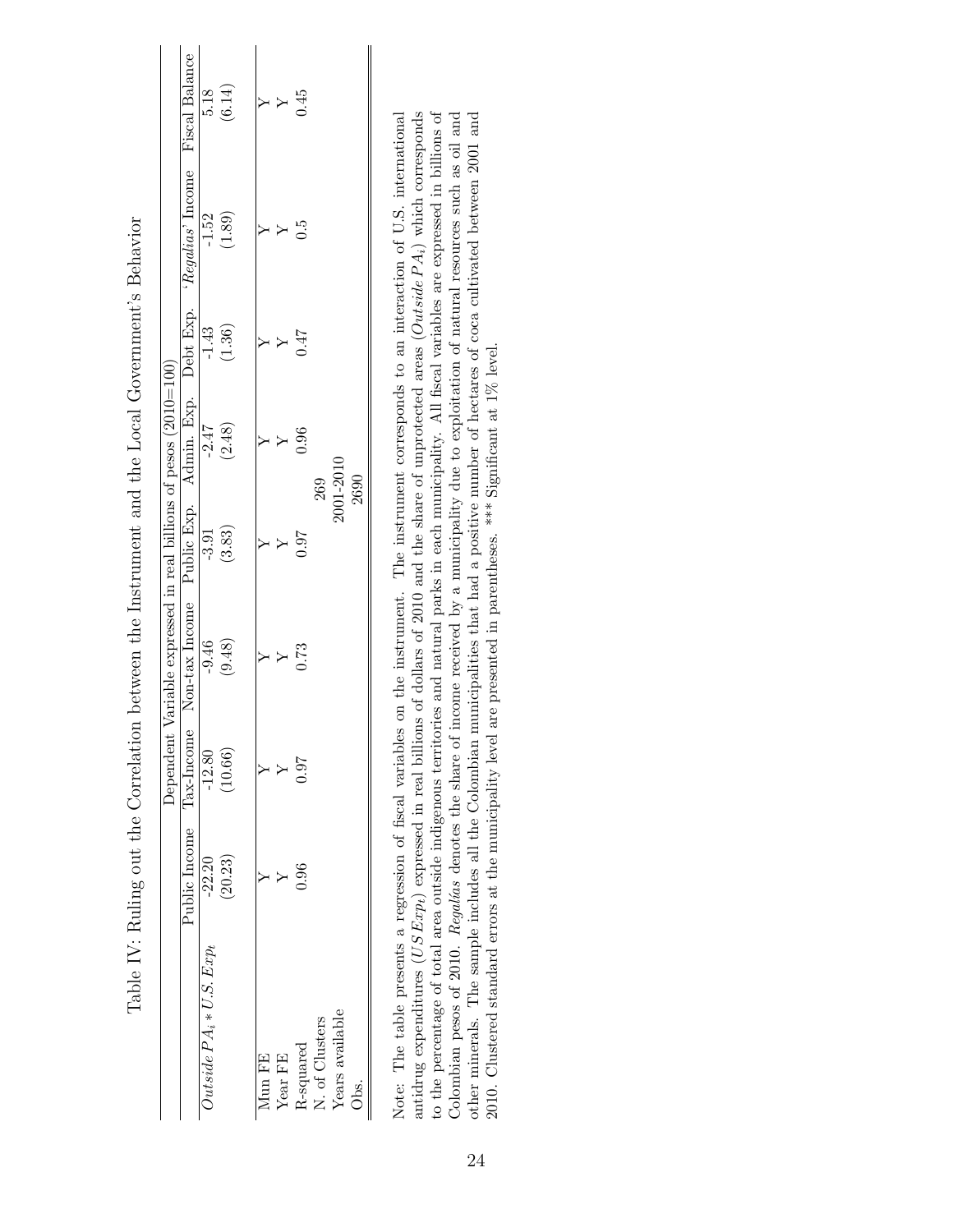|                                                                              |                                                                   |                                                                               | 18.62                       | (18.70) |        | Υ                            | 0.69 |                                                    |                 |      |
|------------------------------------------------------------------------------|-------------------------------------------------------------------|-------------------------------------------------------------------------------|-----------------------------|---------|--------|------------------------------|------|----------------------------------------------------|-----------------|------|
| the Correlation between the Instrument and the Central Government's Behavior |                                                                   | Education Transfers Health Transfers Other Purposes Transfers Total Transfers | 3.22                        | (2.75)  |        |                              | 0.94 | 261                                                | 2002-2010       | 2349 |
|                                                                              |                                                                   |                                                                               | 1.60                        | (1.76)  |        |                              | 0.32 |                                                    |                 |      |
|                                                                              | Dependent Variable expressed in real billions of pesos (2010=100) |                                                                               | $-15.19$                    | (12.59) |        |                              | 0.83 |                                                    |                 |      |
| Table V: Ruling out                                                          |                                                                   |                                                                               | $Outside\,PA_i*U.S.\,Exp_t$ |         | Mun FE | $\mbox{Year}$<br>$\mbox{FE}$ |      | ${\bf R}\mbox{-squared} \\ {\bf N.\ of\ Clusters}$ | Years available | Obs. |

<span id="page-24-0"></span>the share of unprotected areas  $(Ouside\,PA_i)$  which corresponds to the percentage of total area outside indigenous territories and natural parks in each municipality. All fiscal variables are expressed in billions of Colombian pesos of 2010. The sample includes all the Colombian municipalities Note: The table presents a regression of the public transfers from the Central Colombian government to each of the municipalities on the instrument. The instrument corresponds to an interaction of U.S. international antidrug expenditures  $(US Exp<sub>i</sub>)$  expressed in real billions of dollars of 2010 and that had a positive number of hectares of coca cultivated between 2002 and 2010. Clustered standard errors at the municipality level are presented The instrument corresponds to an interaction of U.S. international antidrug expenditures  $(USExp_t)$  expressed in real billions of dollars of 2010 and the share of unprotected areas  $(Outside PA_i)$  which corresponds to the percentage of total area outside indigenous territories and natural parks in each municipality. All fiscal variables are expressed in billions of Colombian pesos of 2010. The sample includes all the Colombian municipalities that had a positive number of hectares of coca cultivated between 2002 and 2010. Clustered standard errors at the municipality level are presented Note: The table presents a regression of the public transfers from the Central Colombian government to each of the municipalities on the instrument. in parentheses. \*\*\* Significant at  $1\%$  level. in parentheses. \*\*\* Significant at 1% level.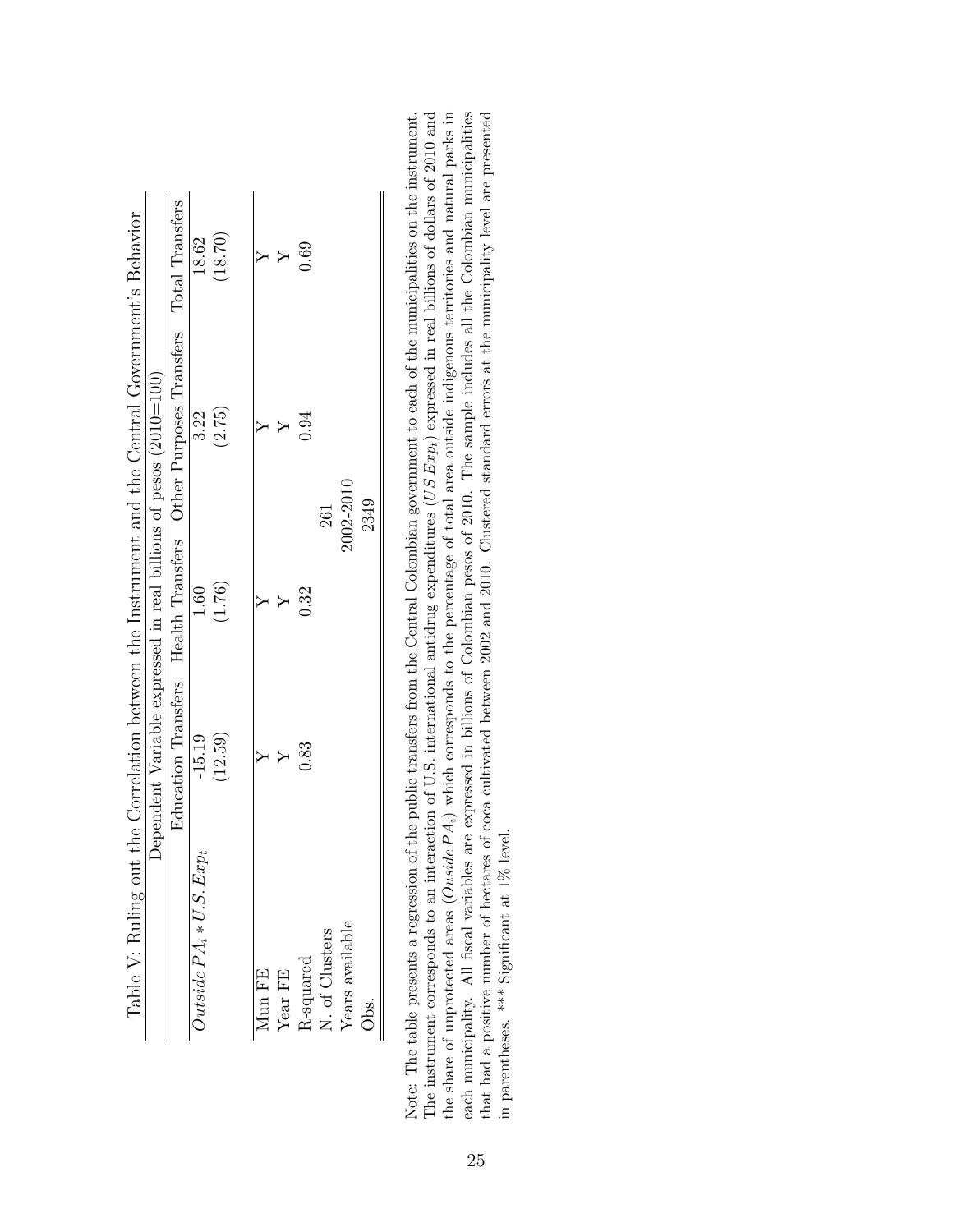|                                                                       |                 |               |            | Table VI: Impact of Spraying on Coca Production (Grid-point Sample) |                          |
|-----------------------------------------------------------------------|-----------------|---------------|------------|---------------------------------------------------------------------|--------------------------|
|                                                                       |                 |               |            | Dependent Variable: Coca (ha per square km)                         |                          |
|                                                                       | <b>CTO</b>      | OLS           | 2SLS       | 2SLS                                                                | 2SLS                     |
|                                                                       | Short-term      | Short-term    | Short-term | 1 year after treatment                                              | 2 years after treatment  |
|                                                                       | $\widehat{\Xi}$ | $\widehat{c}$ | $\odot$    | $\left(\frac{1}{2}\right)$                                          | $\widetilde{\mathbf{e}}$ |
| Ha Sprayed at t                                                       | $0.66**$        | $0.21**$      | $-1.19***$ |                                                                     |                          |
|                                                                       | (0.01)          | (0.01)        | (0.09)     |                                                                     |                          |
| Ha Sprayed at t-                                                      |                 |               |            | $-1.51***$                                                          |                          |
|                                                                       |                 |               |            | $\left( 0.11\right)$                                                |                          |
| Ha Sprayed at t-2                                                     |                 |               |            |                                                                     | $-1.92***$               |
|                                                                       |                 |               |            |                                                                     | $\left(0.14\right)$      |
| Year FE                                                               | ×               |               |            |                                                                     | $\mathsf{X}$             |
| Grid FE                                                               |                 |               |            |                                                                     |                          |
| N. of Clusters                                                        |                 |               |            | 101440                                                              |                          |
| $\begin{minipage}{.4\linewidth} \textbf{Observations} \end{minipage}$ | 1115840         | 1115840       | 1115840    | 1014400                                                             | 912960                   |
|                                                                       |                 |               |            |                                                                     |                          |

<span id="page-25-0"></span>Note: The table presents the estimates of the structural equation of the specification presented in equations (1) and (2) by 2SLS using  $I(Outside Ported Areas)_i * U.S. Exp_t$  as an instrument. The estimates correspond to the data set by grid units. Each grid corresponds to an area of 1 square kilometer. The sample includes all the grids in Colombia that had a positive number of hectares of coca cultivated between 2000 and 2010. Columns (1) through (3) presents the effect of the program 1 to 12 months after the treatment reception, column  $(4)$  presents the effect 13 Coca represents the total hectares of coca cultivated observed through satellite images. Clustered standard errors at the grid level are presented in to 24 months after the treatment reception, and column  $(5)$  presents the effect of the program 25 to 36 months after the treatment implementation. Note: The table presents the estimates of the structural equation of the specification presented in equations (1) and (2) by 2SLS using  $I(Outside Protocol Area)_i * U.S. Exp_t$  as an instrument. The estimates correspond to the data set by grid units. Each grid corresponds to an area of 1 square kilometer. The sample includes all the grids in Colombia that had a positive number of hectares of coca cultivated between 2000 and 2010. Columns (1) through (3) presents the effect of the program 1 to 12 months after the treatment reception, column (4) presents the effect 13 Coca represents the total hectares of coca cultivated observed through satellite images. Clustered standard errors at the grid level are presented in to 24 months after the treatment reception, and column (5) presents the effect of the program 25 to 36 months after the treatment implementation. parentheses. \*\*\* Significant at 1% level and \*\* Significant at 5% level. parentheses. \*\*\* Significant at 1% level and \*\* Significant at 5% level.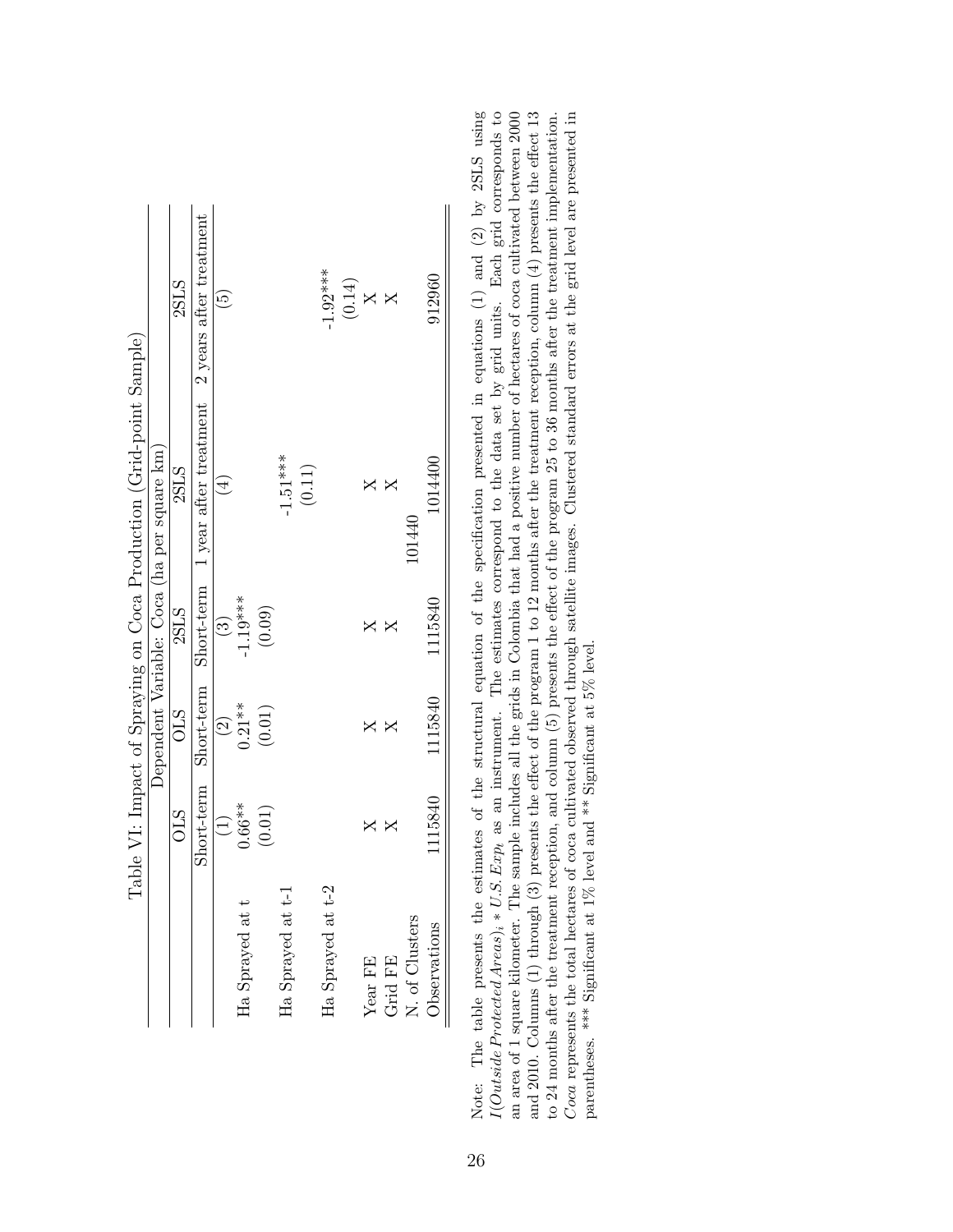|                                                               | years after | ಲ್                        | $0.03***$         | (0.01) | $-1.93$                | (4.28)   | $-1.09$                               | (4.2)   | 0.34               | (3.45) | $0.94***$              | (0.26) | $-3.56$            | (3.45) | 41.99                   | (90.95) |             | 0.56                                                      | 128.93                                             | 71.21                                                 | $10.8\,$                                                    | 44.1                                                                    | 55.85                                  | 592.7                                  | 0.26                              |               | 2304               | 1440              | 576                               | 288               |  |
|---------------------------------------------------------------|-------------|---------------------------|-------------------|--------|------------------------|----------|---------------------------------------|---------|--------------------|--------|------------------------|--------|--------------------|--------|-------------------------|---------|-------------|-----------------------------------------------------------|----------------------------------------------------|-------------------------------------------------------|-------------------------------------------------------------|-------------------------------------------------------------------------|----------------------------------------|----------------------------------------|-----------------------------------|---------------|--------------------|-------------------|-----------------------------------|-------------------|--|
| Table VII: Impact on Welfare Indicators (Municipality Sample) | years after | $\widetilde{\mathcal{S}}$ | $0.03***$         | (0.01) | $-1.18$                | (5.75)   | $-1.75$                               | $(4.3)$ | 0.36               | (0.67) | $0.97*$                | (0.31) | $-5.1$             | (5.62) | 37.26                   | (39.95) | Mean Values | Poverty Rates (Percentage of rural pop under poverty line | Primary Enrollment (Registered students/Pop in age | Secondary Enrollment (Registered students/Pop in age) | School Dropout (Registered students/students finishing year |                                                                         | Homicide Rate (Homicides /100,000 inh) | Forced Displacement (N. of individuals | (% of Total Area)<br>Area Sprayed | 288           | 2592               | 1440              | 576                               | 288               |  |
|                                                               | year after  |                           | $0.04***$         | (0.01) | $-0.71$                | $(3.23)$ | $-2.13***$                            | (0.43)  | $0.82***$          | (0.26) | $1.26***$              | (0.29) | $12.23***$         | (1.60) | 89.52***                | (15.79) |             |                                                           |                                                    |                                                       |                                                             |                                                                         |                                        |                                        |                                   |               | 2880               | 1440              | 576                               | 288               |  |
|                                                               |             |                           | Poverty Rates (d) |        | Primary Enrollment (b) |          | $\widehat{e}$<br>Secondary Enrollment |         | School Dropout (c) |        | Infant Mortality $(c)$ |        | Homicide Rates (a) |        | Forced Displacement (a) |         |             |                                                           |                                                    |                                                       |                                                             | Infant Mortality (Deaths of ind. younger than 1 year / Ind. born alive) |                                        |                                        |                                   | N of Clusters | ලි<br>Observations | ē<br>Observations | $\widehat{\circ}$<br>Observations | ਦ<br>Observations |  |

<span id="page-26-0"></span>reception, and column (3) presents the effect of the program 25 to 36 months after the treatment implementation. Clustered errors at the municipality level are presented in parentheses.\* Significant at  $10\%$ , \*\* Signific Note: The table presents the estimates of the structural equation of the specification presented in equations (1) and (2) by 2SLS using Share Outside Protected Areas; \* U.S. antidrug Expenditures, as an instrument. Each row in the table reports the results of a separate regression that studies the impact of spraying on each of the independent variables listed above. The estimates correspond to the data set by municipality regression included fixed effects by municipality and year except the regression in which poverty rates are used as a independent variable. Column (1) presents the effect of the program 1 to 12 months after the treatment reception, column (2) presents the effect 13 to 24 months after the treatment Note: The table presents the estimates of the structural equation of the specification presented in equations (1) and (2) by 2SLS using Share Outside Protected Areas<sub>i</sub> \* U.S. antidrug Expenditures<sub>t</sub> as an instrument. Each row in the table reports the results of a separate regression that studies the impact of spraying on each of the independent variables listed above. The estimates correspond to the data set by municipality units. The sample includes all Colombian municipalities that had a positive number of hectares of coca cultivated between 2001 and 2010. Each units. The sample includes all Colombian municipalities that had a positive number of hectares of coca cultivated between 2001 and 2010. Each reception, and column (3) presents the effect of the program 25 to 36 months after the treatment implementation. Clustered errors at the municipality regression included fixed effects by municipality and year except the regression in which poverty rates are used as a independent variable. Column (1) presents the effect of the program 1 to 12 months after the treatment reception, column (2) presents the effect 13 to 24 months after the treatment level are presented in parentheses.\* Significant at 10%, \*\* Significant at 5%, and \*\*\* Significant at 1%.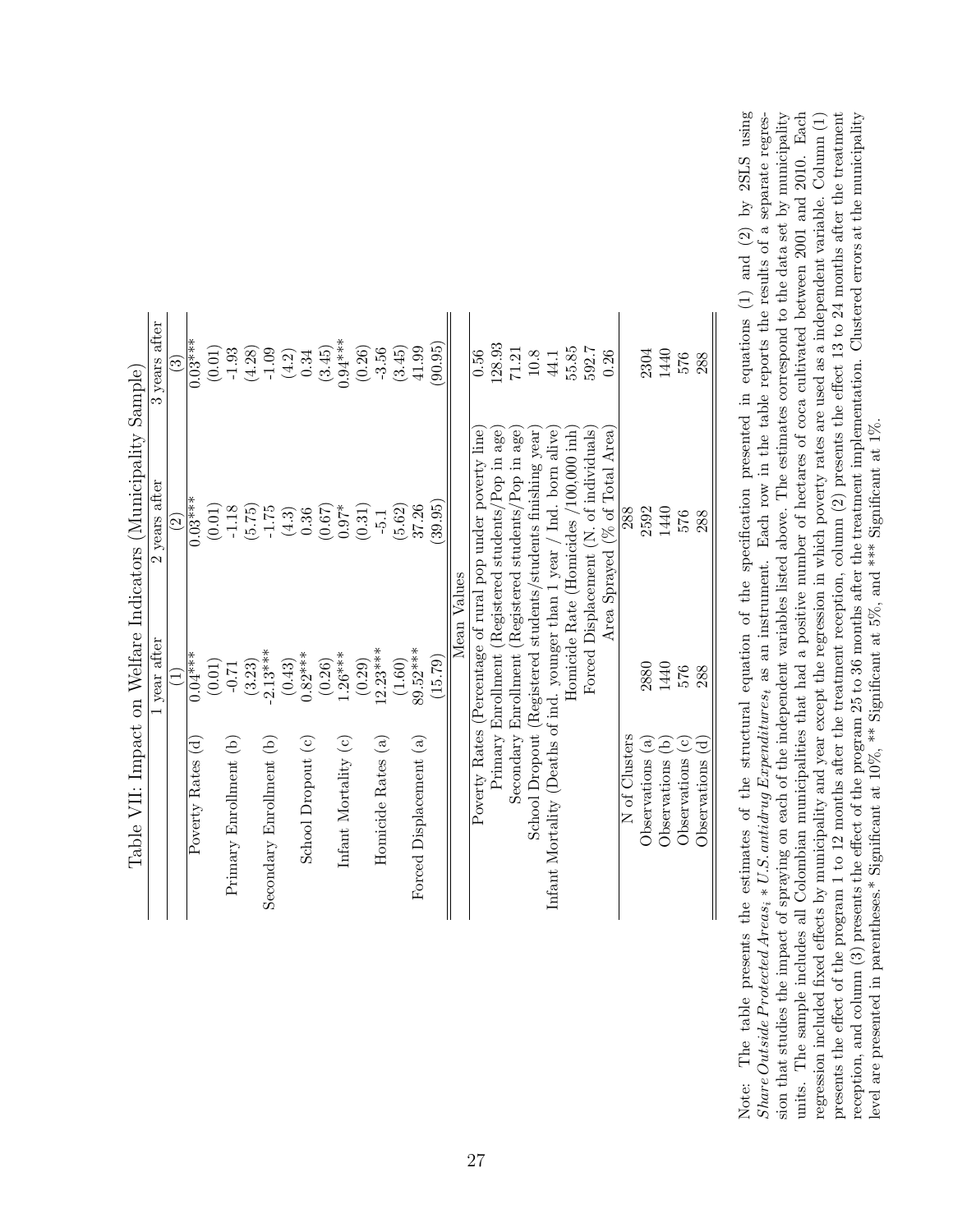<span id="page-27-0"></span>

| Table VIII: First Stage Results (Producer Sample)     |                  |                   |                                      |
|-------------------------------------------------------|------------------|-------------------|--------------------------------------|
|                                                       |                  |                   | Dependent Variable: $I(Sprayed > 0)$ |
| Independent Variables                                 | $\left(1\right)$ | $\left( 2\right)$ | $\left( 3\right)$                    |
| $Instrument_{it}$                                     | $0.03***$        |                   |                                      |
|                                                       | (0.00)           |                   |                                      |
| $Min Distance to protected Areas_i$                   |                  | $0.02***$         |                                      |
|                                                       |                  | (0.00)            |                                      |
| U.S. International Supply Anti-drug Expenditures $_t$ |                  |                   | $0.73***$                            |
|                                                       |                  |                   | (0.05)                               |
| Covariates                                            | X                | X                 | X                                    |
| R-squared                                             | 0.46             | 0.45              | 0.43                                 |
| Partial R-squared                                     | 0.1              | 0.08              | 0.13                                 |
| (excluded instrument)<br>F                            | 29.3             | 13.77             | 160.9                                |
| Observations                                          | 2102             | 2102              | 2102                                 |

Note: The table presents the first stage regression of the equations (1) and (2). The estimates correspond to the data collected at the producer level by the United Nations Office of Drugs and Crime (UNODC). The sample consists of two rounds of cross sections, one collected between 2005 and 2006, and the second between 2007 and 2010. The producers that were surveyed were selected randomly from the areas with coca. I(Sprayed  $> 0$ ) corresponds to an indicator variable that takes the value of one if the producer was sprayed 12 months before the survey. Min Distance to Protected Areas represents the minimum distance between each producer and the nearest border to a protected area. U.S. international antidrug expenditures are expressed in real billions of dollars of 2010, and Instrument<sub>it</sub> = M in Distance to Protected Areas<sub>i</sub> \* U.S. antidrug Expenditures<sub>t</sub>. The covariates included in the regressions were age, education, and gender. The estimates also included dummies for year, region, department, and municipality. Only the estimations with the U.S. Expenditures do not included dummies for year. Robust standard errors are presented in parentheses. \* Significant at 10%, \*\* Significant at 5%, and \*\*\* Significant at 1%.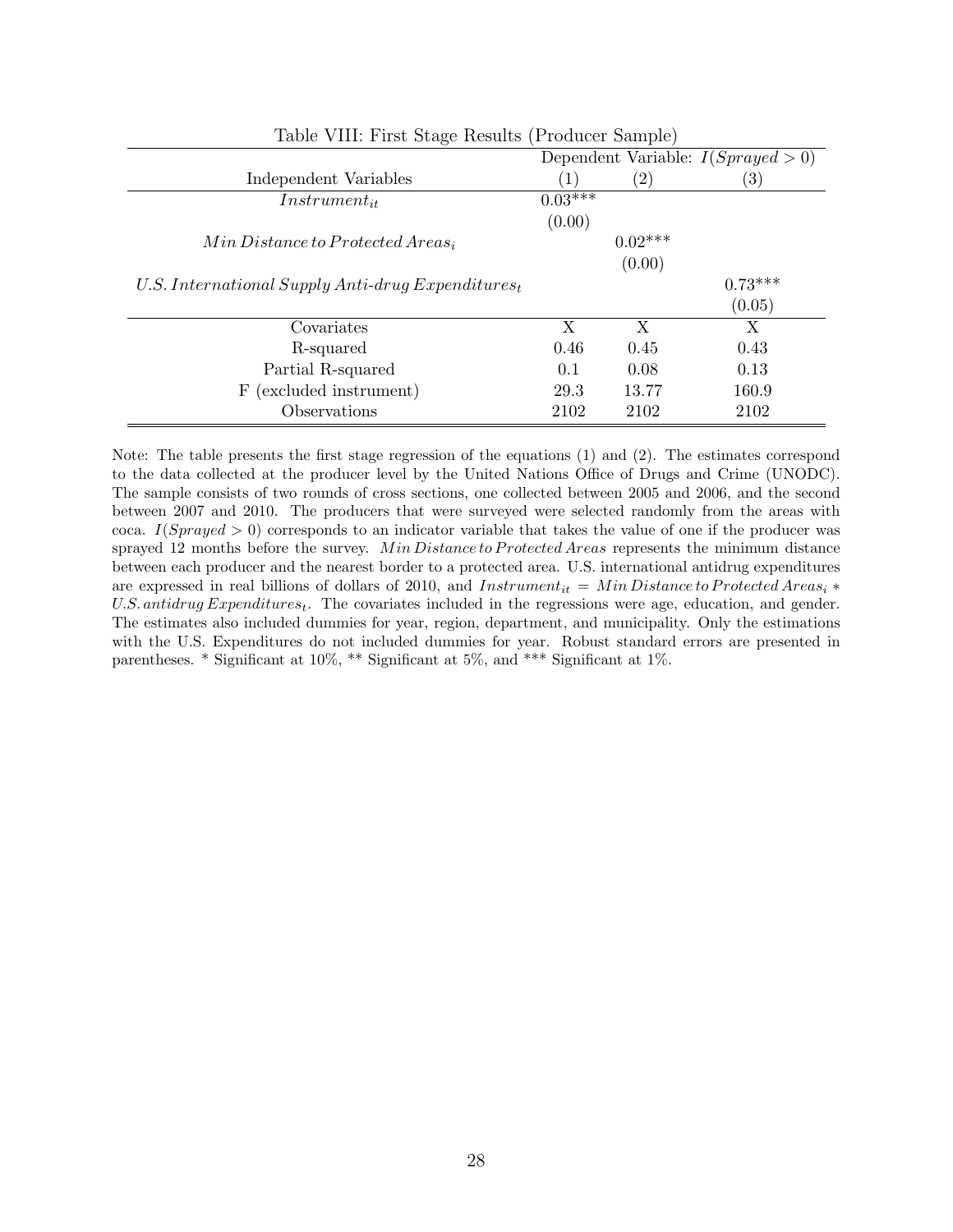|                |            |               |                  | Dependent Variables |                  |            |
|----------------|------------|---------------|------------------|---------------------|------------------|------------|
|                |            | Coca (ha)     |                  | Kgs/ Ha             |                  | N. Harvest |
|                | <b>OLS</b> | 2SLS          | <b>OLS</b>       | 2SLS                | $_{\rm OLS}$     | 2SLS       |
| Indp. Variable | (1)        | $^{\prime}2)$ | $\left(3\right)$ | (4)                 | $\left(5\right)$ | (6)        |
| I(Sprayed > 0) | $-0.04**$  | $-0.31***$    | $-76.60**$       | $-81.63**$          | $-0.93***$       | $-1.17***$ |
|                | (0.01)     | (0.02)        | (34.22)          | (37.70)             | (0.22)           | (0.36)     |
| Covariates     | X          | X             | X                | X                   | Х                | X          |
| R-squared      | 0.35       | 0.18          | 0.48             | 0.40                | 0.60             | 0.60       |
| Observations   | 2099       | 2099          | 2099             | 2099                | 2099             | 2099       |
|                |            |               | Mean Values      |                     |                  |            |
| Coca (ha)      |            |               |                  | 1.15                |                  |            |
| Kgs/Ha         |            |               |                  | 1022.41             |                  |            |
| N of Harvests  |            |               |                  | 4.48                |                  |            |
| I(Sprayed > 0) |            |               |                  | 0.23                |                  |            |

<span id="page-28-0"></span>Table IX: Impact of Spraying on Drug Production (Producer Sample)

Note: The table reports the estimates of equation (1) and (2) by OLS and 2SLS. The estimates correspond to the micro data collected at the producer level by the United Nations Office of Drugs and Crime (UN-ODC).The sample consists of two rounds of cross sections, one collected between 2005 and 2006, and the second between 2007 and 2010. The producers that were surveyed were selected randomly from the areas with coca. I(Sprayed  $> 0$ ) corresponds to an indicator variable that takes the value of one if the producer was sprayed 12 months before the survey. Columns (2), (4) and (6) report the results of an instrumental variables regression using Min Distance to Protected Areas<sub>i</sub> ∗ U.S. antidrug Expenditures<sub>t</sub> as an instrument. Coca represents the number of hectares of coca cultivated by each producer,  $Kgs/Ha$  is a proxy for productivity that measures the total kilograms of coca produced per hectare cultivated, and N. Harvest measures the number of times producers collect the coca crops per year. The covariates included at the producer level were age, education and gender. The estimates included dummies for year, region, department, and municipality. Robust standard errors are presented in parentheses. \* Significant at 10%, \*\* Significant at 5%, and \*\*\* Significant at 1%.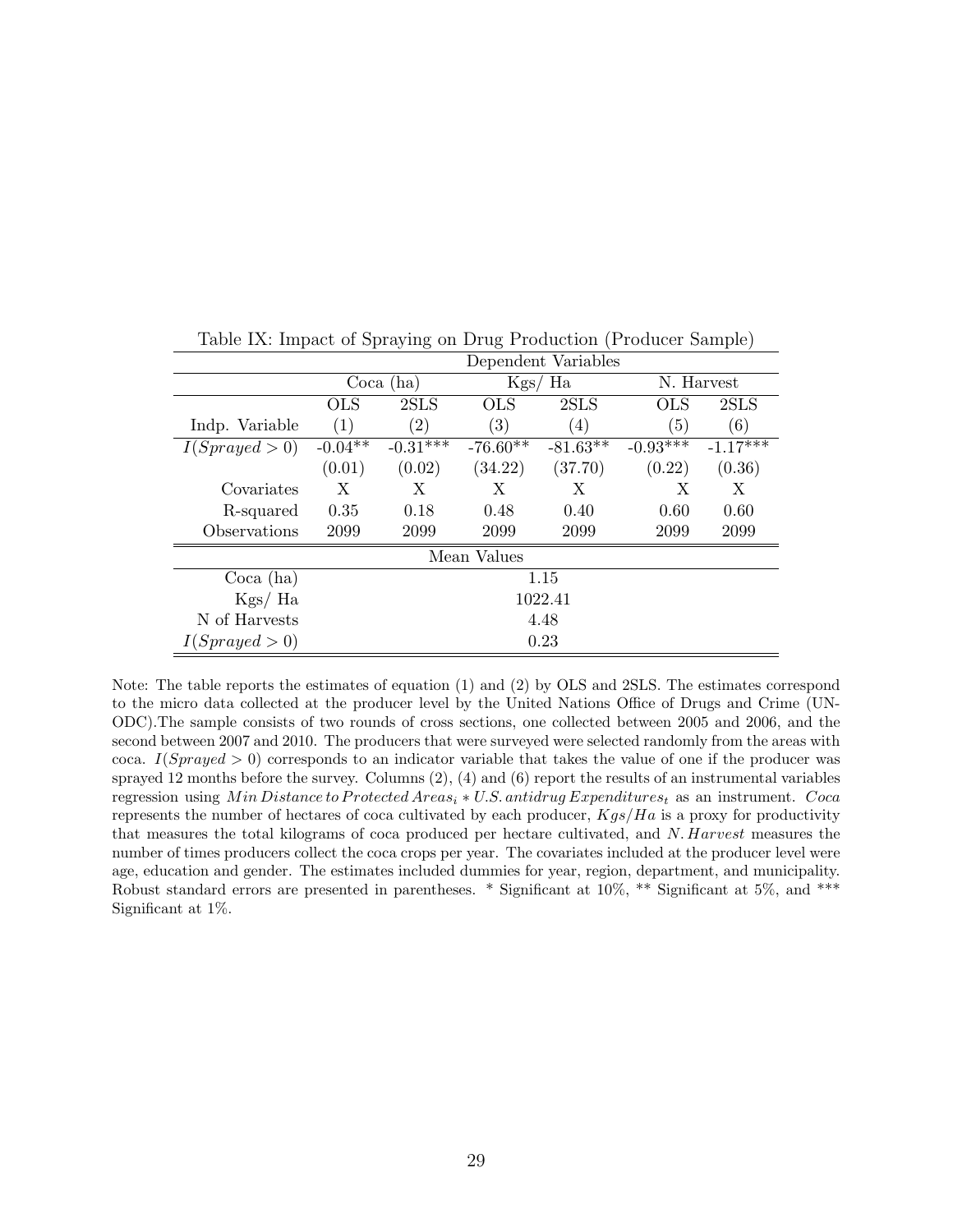

Figure I: Coca Production, Aerial Spraying and Manual Eradication in Hectares Figure I: Coca Production, Aerial Spraying and Manual Eradication in Hectares

<span id="page-29-0"></span>Colombian Antinarcotics Police. The 'percentage of world's production' corresponds to the Colombian coca production as a percentage of the world's Note: Hectares of coca cultivated and hectares manually eradicated come from UNODC. The data on total hectares aerially sprayed comes from the Note: Hectares of coca cultivated and hectares manually eradicated come from UNODC. The data on total hectares aerially sprayed comes from the Colombian Antinarcotics Police. The 'percentage of world's production' corresponds to the Colombian coca production as a percentage of the world's production, which amounts to the aggregate coca production of Bolivia, Peru, and Colombia. production, which amounts to the aggregate coca production of Bolivia, Peru, and Colombia.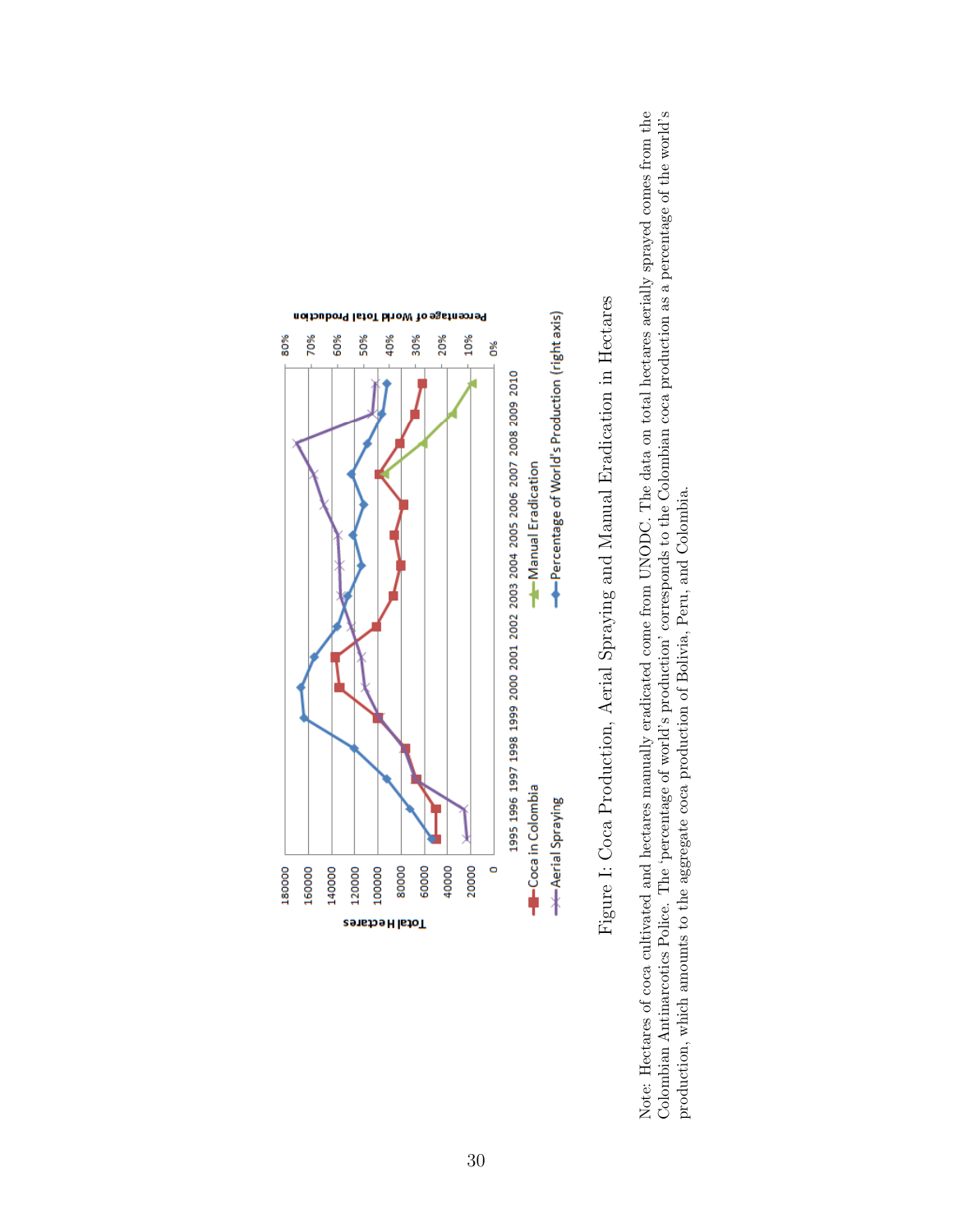

<span id="page-30-0"></span>Figure II: Location of Protected Areas in Colombia

Note: This figure presents the geographic location of natural parks and indigenous territories in Colombia. By governmental mandate, natural parks and indigenous territories cannot be sprayed in Colombia. Natural parks and indigenous territories comprise 12% and 27.6% of the Colombian territory, respectively. The source of the geographical location of protected areas is the National Geographical Institution in Colombia (i.e., Instituto Geografico Agustin Codazzi).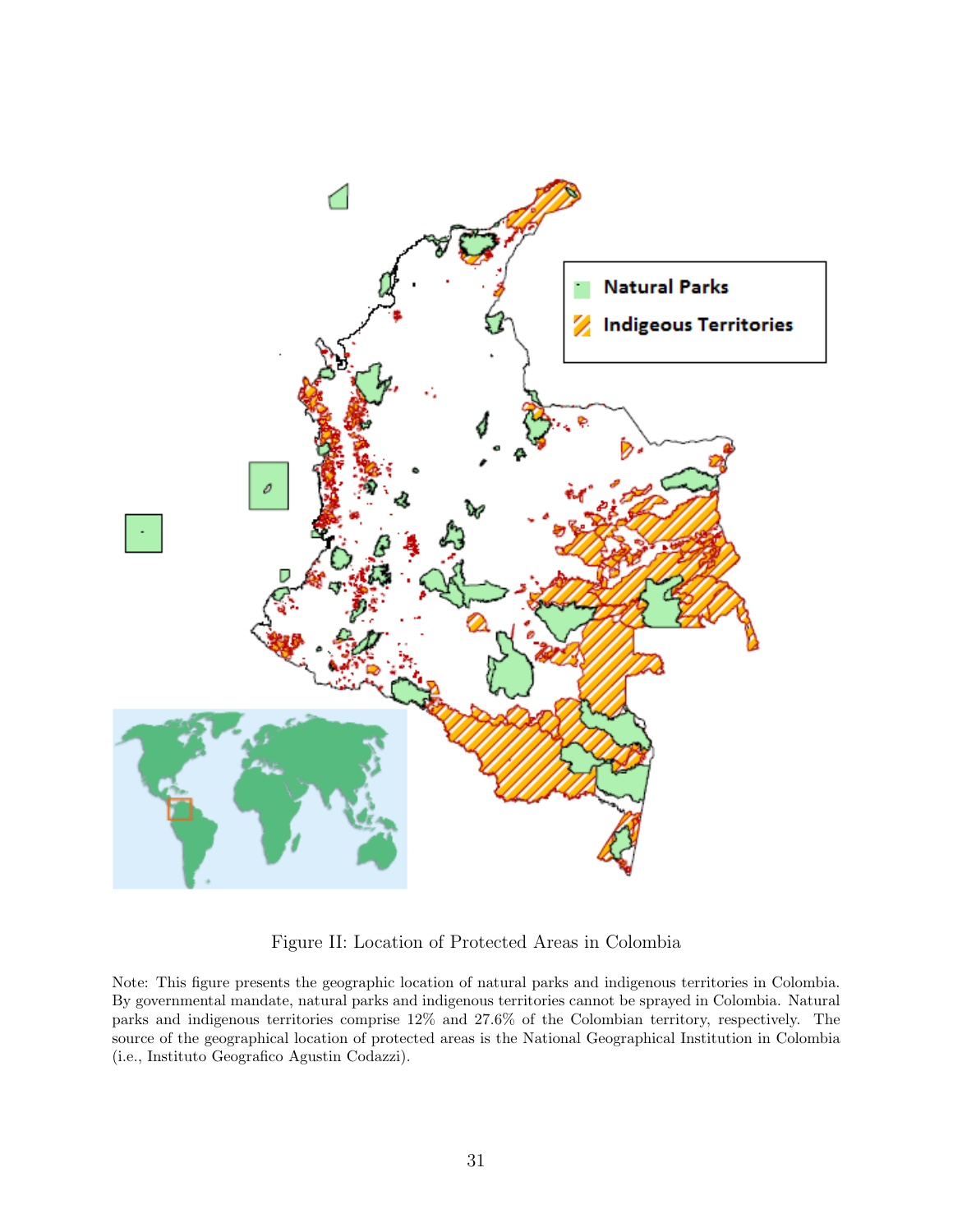

Figure III: Instrument Strength and Time Evolution of U.S. Antidrug Expenditures Figure III: Instrument Strength and Time Evolution of U.S. Antidrug Expenditures

<span id="page-31-0"></span>deciles of the share of unprotected area in each municipality. Higher deciles of Unprotected Areas correspond to municipalities with a lower share of in the legend on parentheses in Panel A). During these years U.S. international antidrug expenditures expressed in real billions of dollars of 2010 were increasing (see Panel B). The figure suggests that: (i) municipalities with a higher share of non-protected areas had a higher number of hectares sprayed, and (ii) in years when the U.S. antidrug expenditures were higher (as shown in Panel B), the intensity of treatment increased more for deciles of the share of unprotected area in each municipality. Higher deciles of Unprotected Areas correspond to municipalities with a lower share of protected areas in its territory. The panel presents a fitted line for years with different U.S. international antidrug expenditures (values are presented Note: Panel A was constructed by aggregating the grid data by municipality. It presents a fitted line of the total number of hectares sprayed by Note: Panel A was constructed by aggregating the grid data by municipality. It presents a fitted line of the total number of hectares sprayed by protected areas in its territory. The panel presents a fitted line for years with different U.S. international antidrug expenditures (values are presented in the legend on parentheses in Panel A). During these years U.S. international antidrug expenditures expressed in real billions of dollars of 2010 were increasing (see Panel B). The figure suggests that: (i) municipalities with a higher share of non-protected areas had a higher number of hectares sprayed, and (ii) in years when the U.S. antidrug expenditures were higher (as shown in Panel B), the intensity of treatment increased more for non-protected areas. non-protected areas.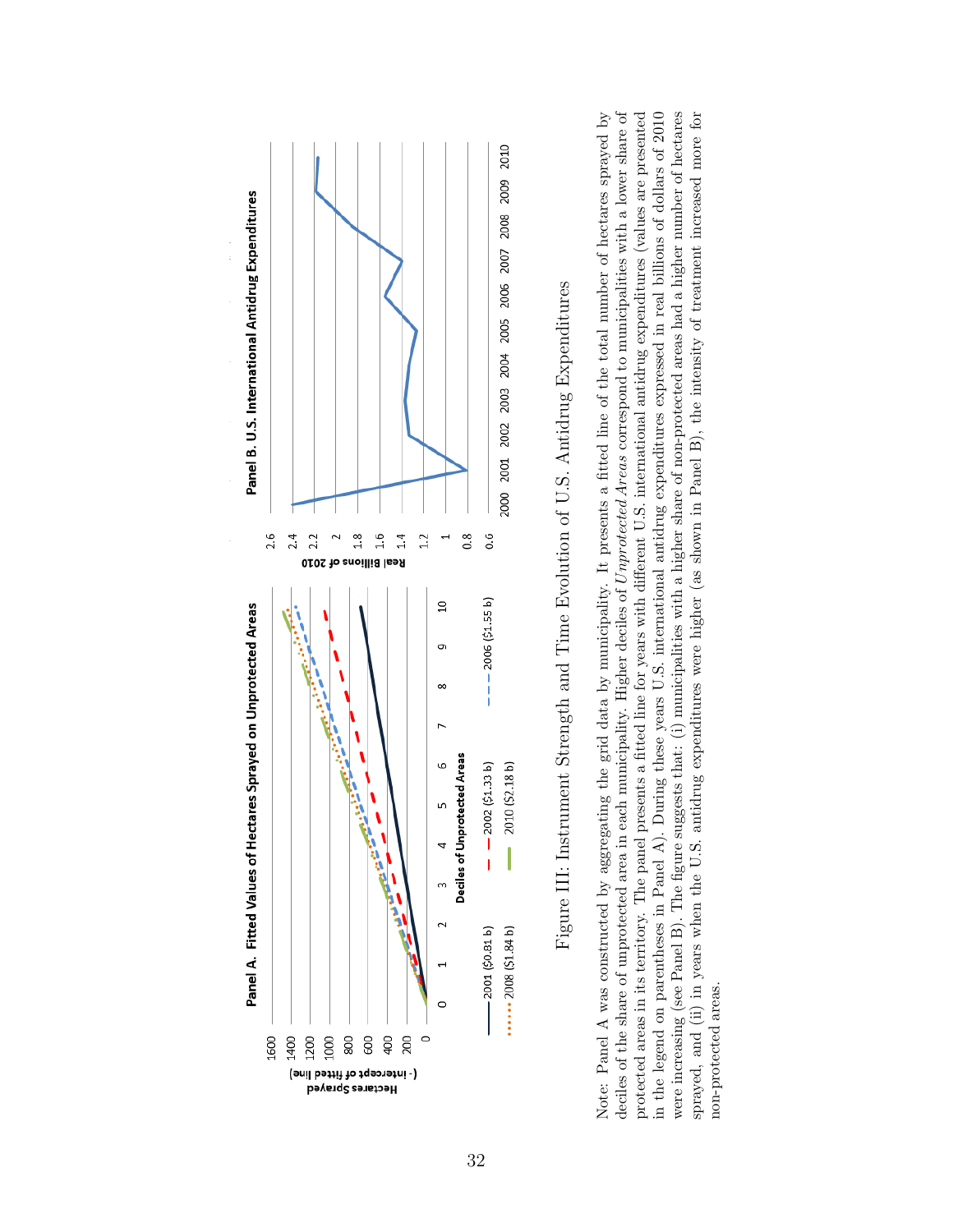

Note: Protected areas include natural parks, natural reserves and indigenous areas.

<span id="page-32-0"></span>Figure IV: Aerial Spraying in Unprotected Areas

Note: This figure was constructed with data at the municipality level. It shows the mean hectares of area sprayed as a percentage of total area in each municipality against deciles of the share of area covered by unprotected areas. It confirms that municipalities with a lower share of protected areas have a higher number of hectares aerially sprayed.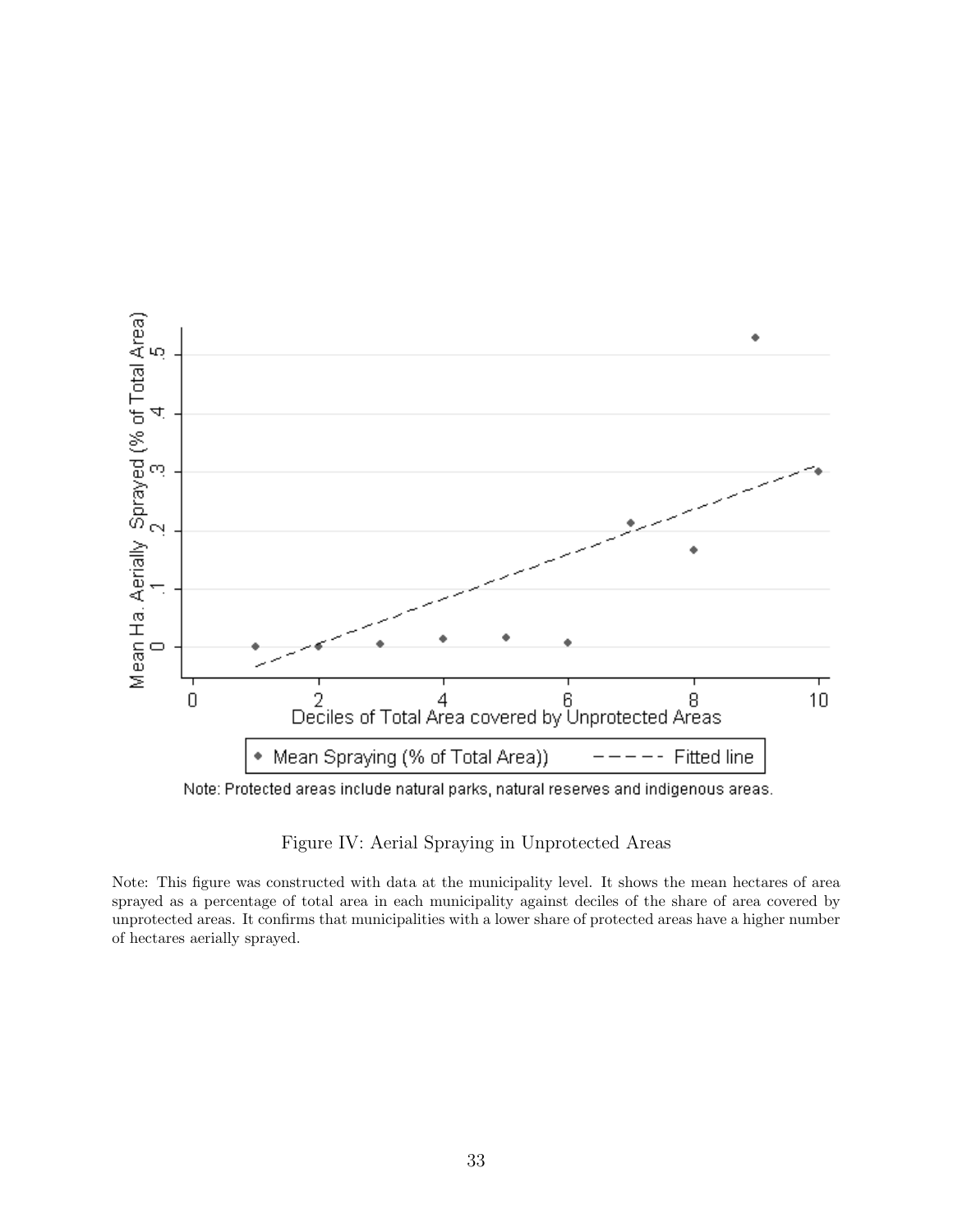

<span id="page-33-0"></span>Figure V: Coca Cultivation in Unprotected Areas

Note: This figure was constructed with data at the municipality level. It shows the mean hectares of coca cultivated as a percentage of total area in each municipality against deciles of the share of area covered by unprotected areas. It confirms that municipalities with a higher share of protected areas do not have a higher number of hectares of coca cultivated.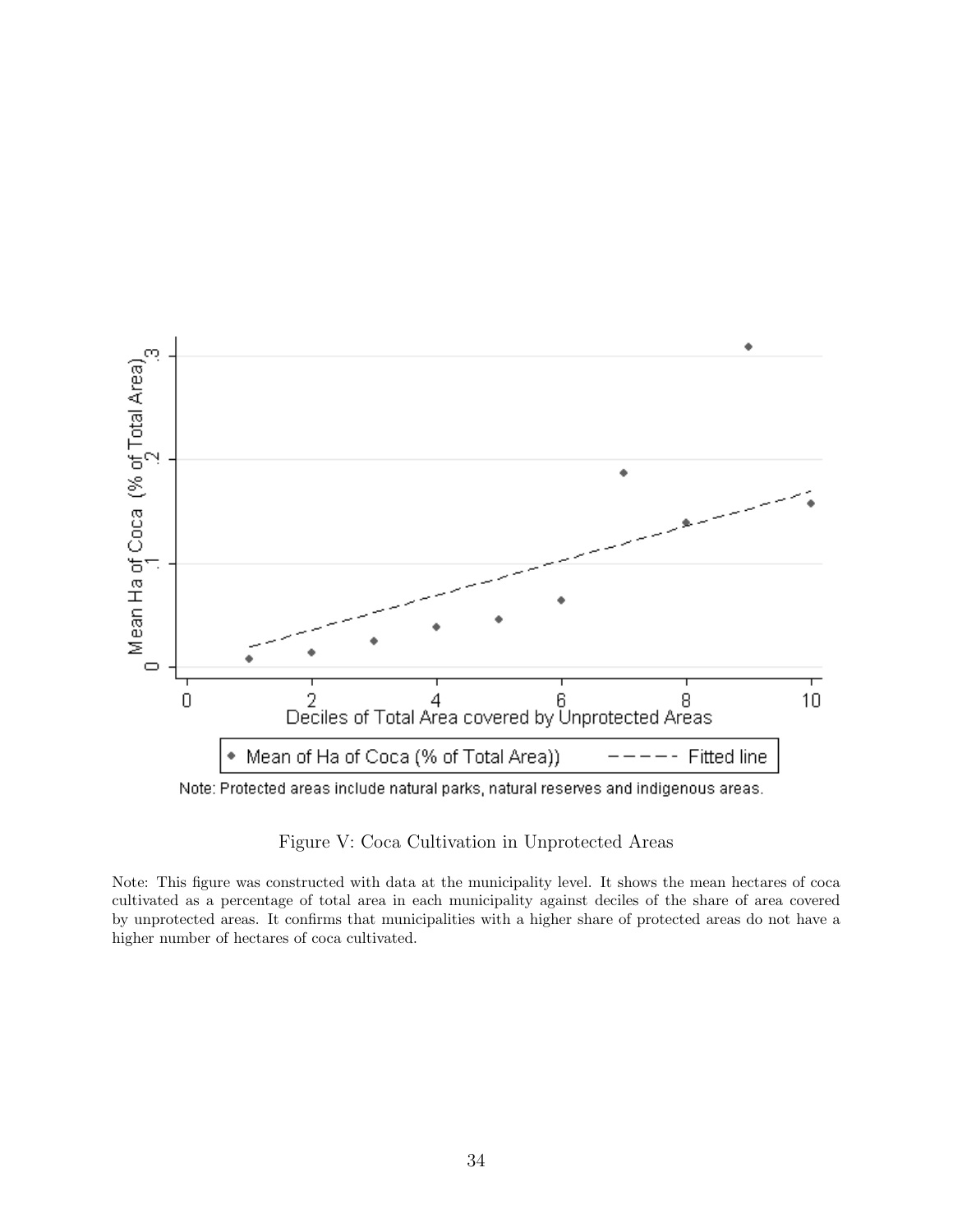

<span id="page-34-0"></span>Figure VI: Manual Eradication in Unprotected Areas

Note: This figure was constructed with data at the municipality level. It shows the mean hectares manually eradicated as a percentage of total area in each municipality against deciles of the share of area covered by unprotected areas. It confirms that municipalities with a higher share of protected areas do not have a higher number of hectares manually eradicated.